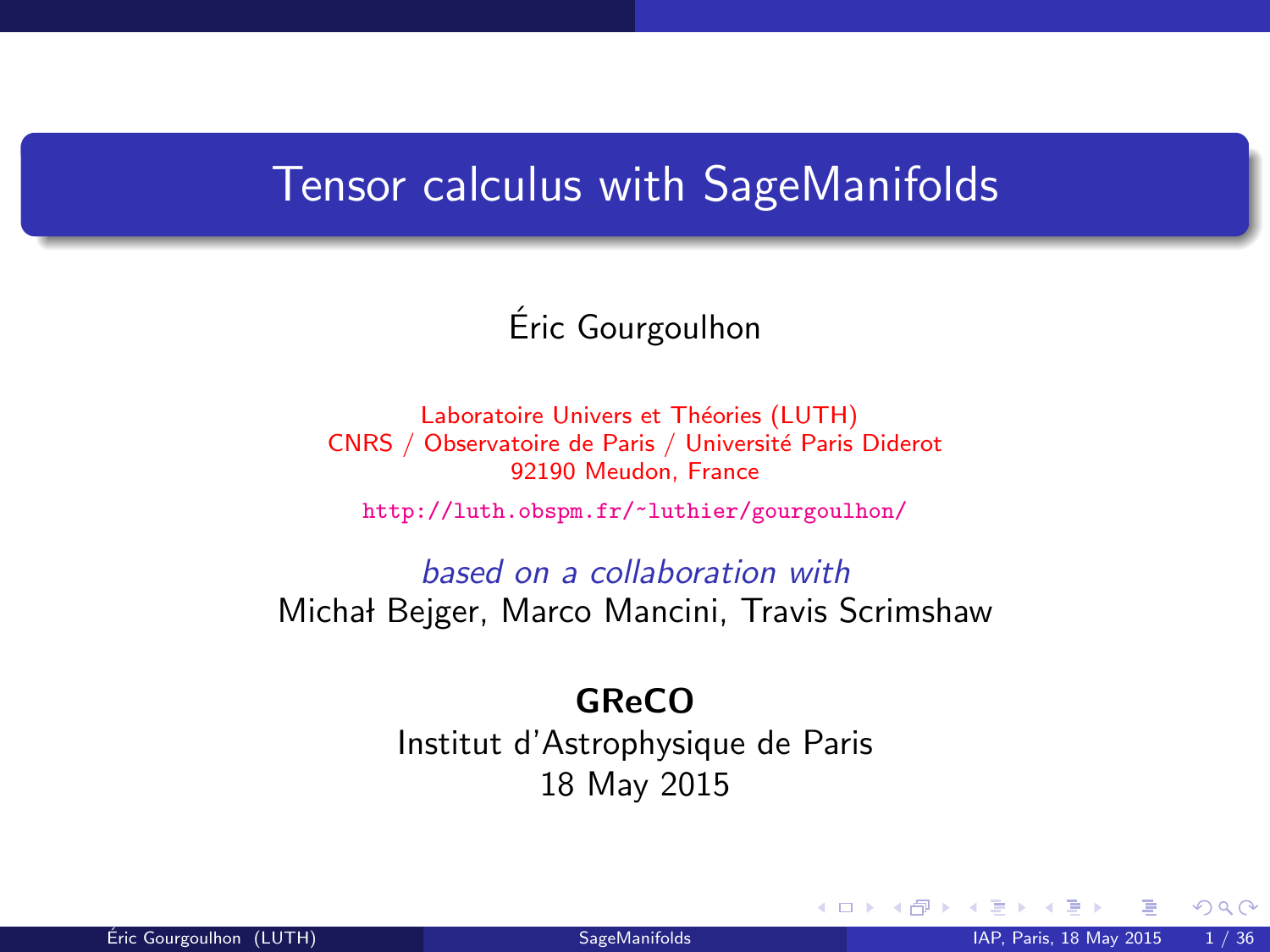- 1 [Computer differential geometry and tensor calculus](#page-2-0)
- <sup>2</sup> [The SageManifolds project](#page-18-0)
- **3** Concrete examples:  $\mathbb{S}^2$  [and Kerr spacetime](#page-41-0)
- <sup>4</sup> [Conclusion and perspectives](#page-46-0)

 $\Omega$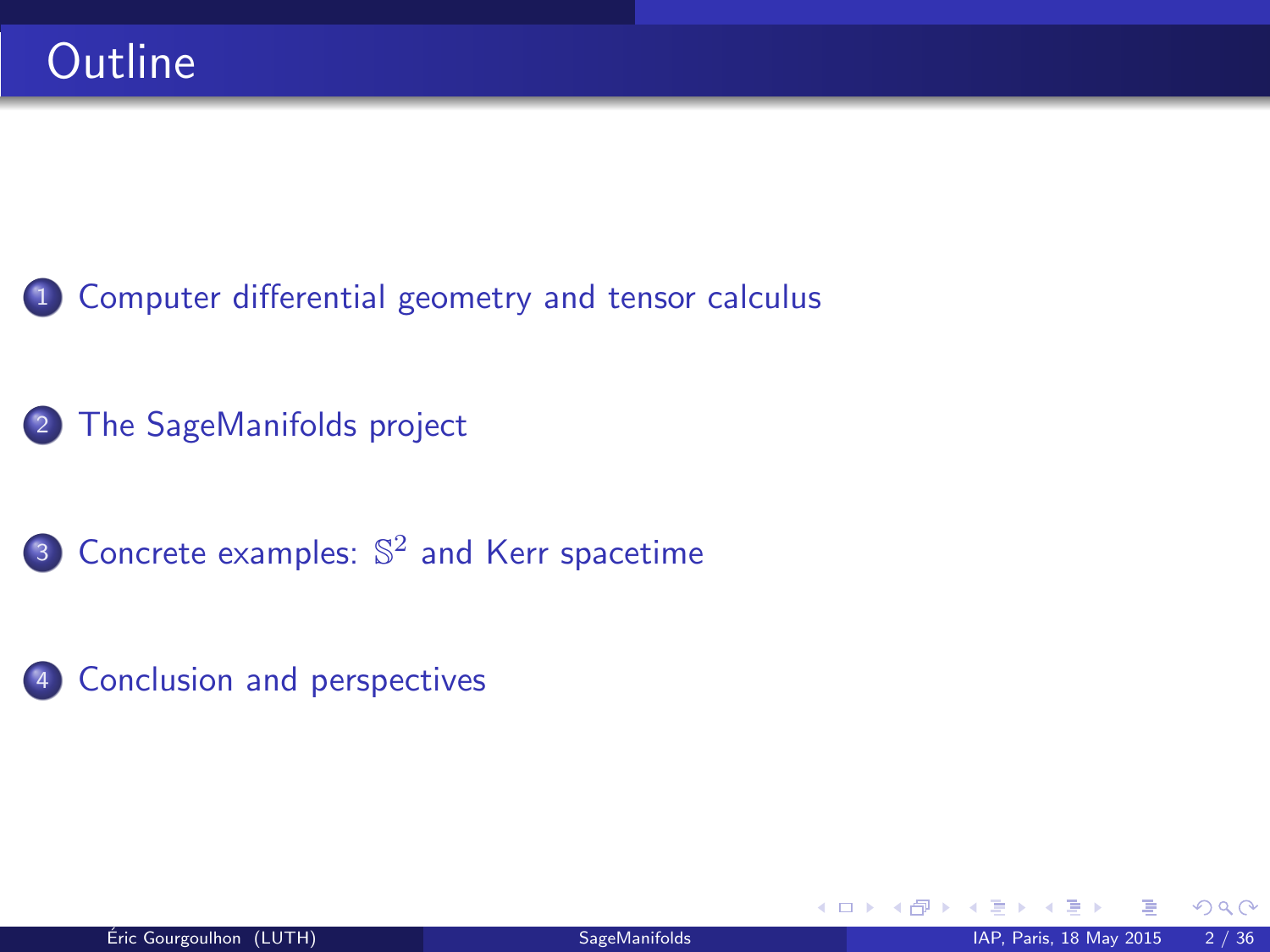# **Outline**

### <sup>1</sup> [Computer differential geometry and tensor calculus](#page-2-0)

### [The SageManifolds project](#page-18-0)

- **3** Concrete examples:  $\mathbb{S}^2$  [and Kerr spacetime](#page-41-0)
- **[Conclusion and perspectives](#page-46-0)**

<span id="page-2-0"></span> $\Omega$ 

**K ロ ト K 伊 ト K**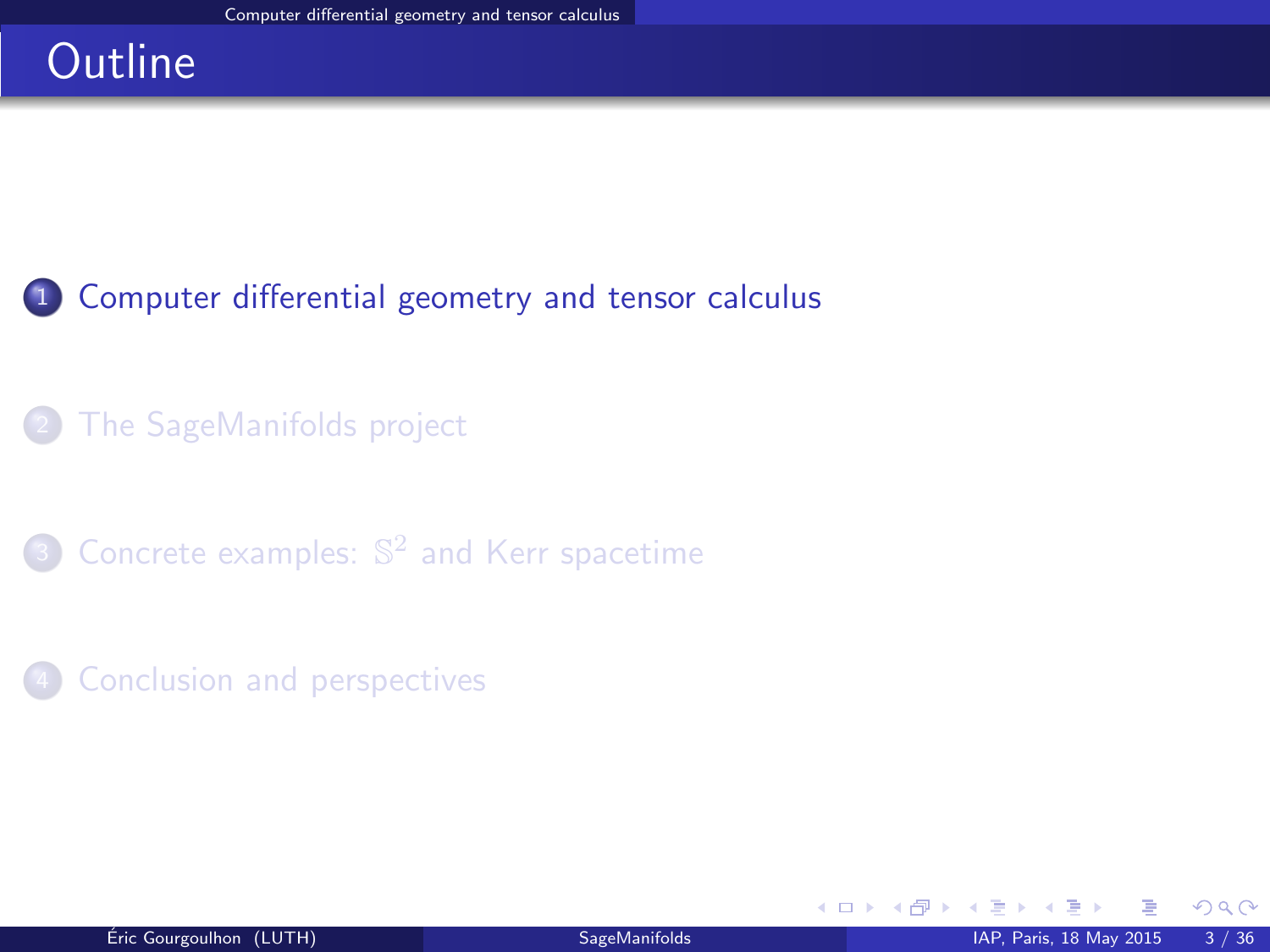Computer algebra system (CAS) started to be developed in the 1960's; for instance Macsyma (to become Maxima in 1998) was initiated in 1968 at MIT

**K ロ ト K 伊 ト K** 

<span id="page-3-0"></span> $QQ$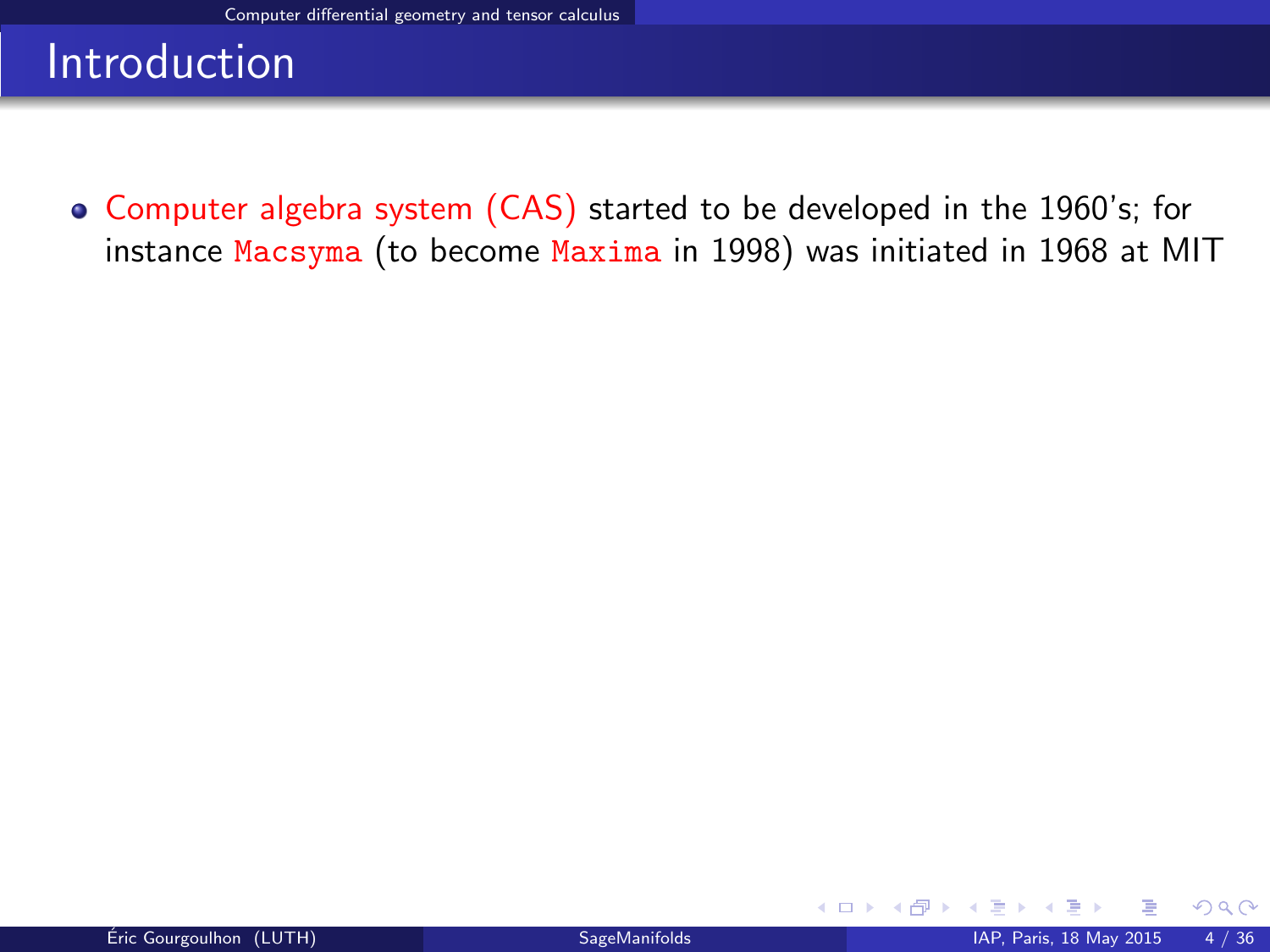- Computer algebra system (CAS) started to be developed in the 1960's; for instance Macsyma (to become Maxima in 1998) was initiated in 1968 at MIT
- In 1965, J.G. Fletcher develop the GEOM program, to compute the Riemann tensor of a given metric

<span id="page-4-0"></span> $\Omega$ 

**K ロ ▶ K 御 ▶ K 舌**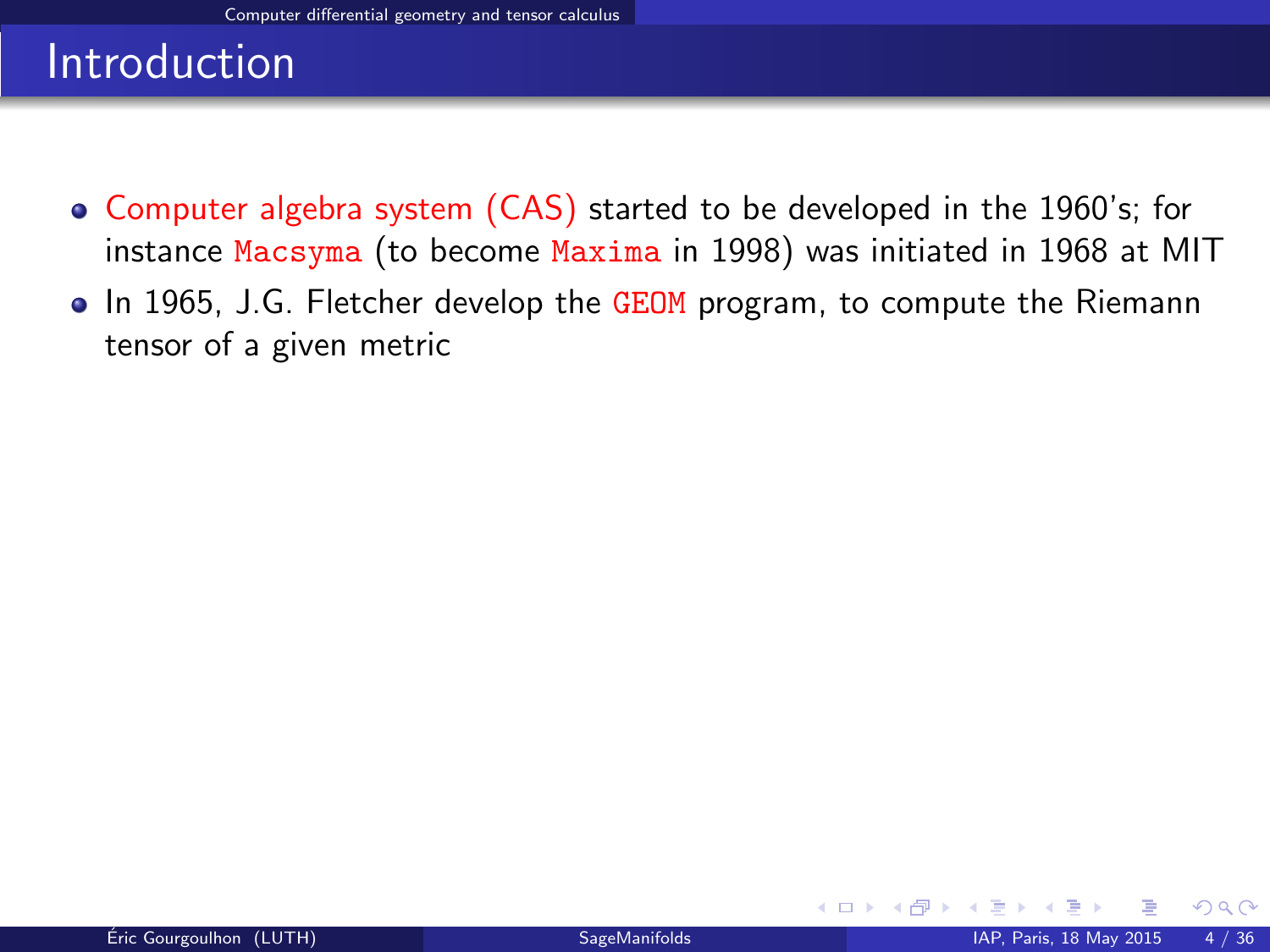- Computer algebra system (CAS) started to be developed in the 1960's; for instance Macsyma (to become Maxima in 1998) was initiated in 1968 at MIT
- In 1965, J.G. Fletcher develop the GEOM program, to compute the Riemann tensor of a given metric
- In 1969, during his PhD under Pirani supervision at King's College, Ray d'Inverno wrote ALAM (Atlas Lisp Algebraic Manipulator) and used it to compute the Riemann tensor of Bondi metric. The original calculations took Bondi and his collaborators 6 months to go. The computation with ALAM took 4 minutes and yield to the discovery of 6 errors in the original paper [J.E.F. Skea, [Applications of SHEEP](http://www.computeralgebra.nl/systemsoverview/special/tensoranalysis/sheep/) (1994)]

<span id="page-5-0"></span> $\Omega$ 

**K ロ ▶ ( 伊 ▶ ( 毛 ▶**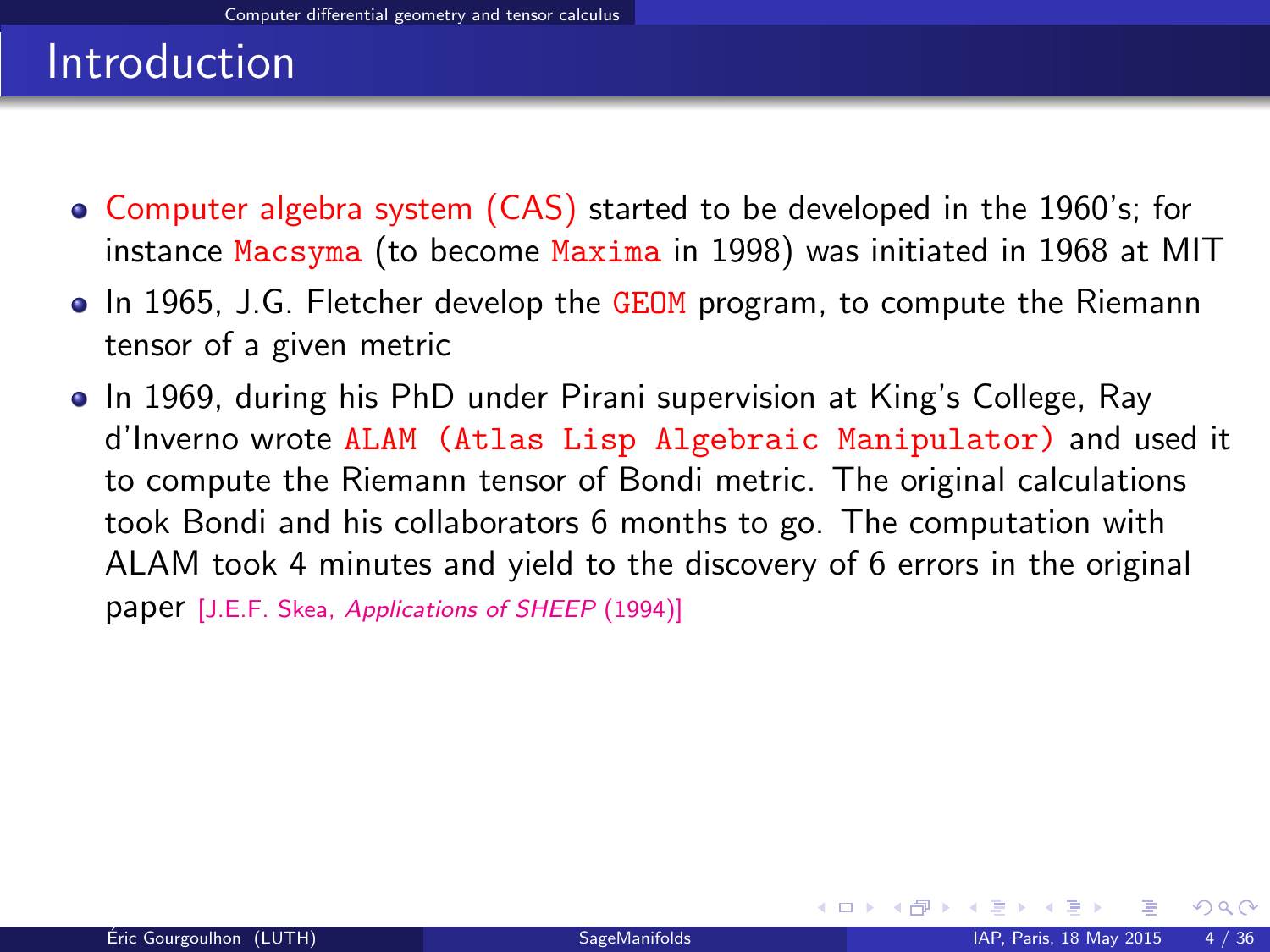- Computer algebra system (CAS) started to be developed in the 1960's; for instance Macsyma (to become Maxima in 1998) was initiated in 1968 at MIT
- In 1965, J.G. Fletcher develop the GEOM program, to compute the Riemann tensor of a given metric
- In 1969, during his PhD under Pirani supervision at King's College, Ray d'Inverno wrote ALAM (Atlas Lisp Algebraic Manipulator) and used it to compute the Riemann tensor of Bondi metric. The original calculations took Bondi and his collaborators 6 months to go. The computation with ALAM took 4 minutes and yield to the discovery of 6 errors in the original paper [J.E.F. Skea, [Applications of SHEEP](http://www.computeralgebra.nl/systemsoverview/special/tensoranalysis/sheep/) (1994)]
- In the early 1970's, ALAM was rewritten in the LISP programming language, thereby becoming machine independent and renamed LAM

<span id="page-6-0"></span> $\Omega$ 

**K ロ ⊁ K 倒 ≯ K 差 ≯ K**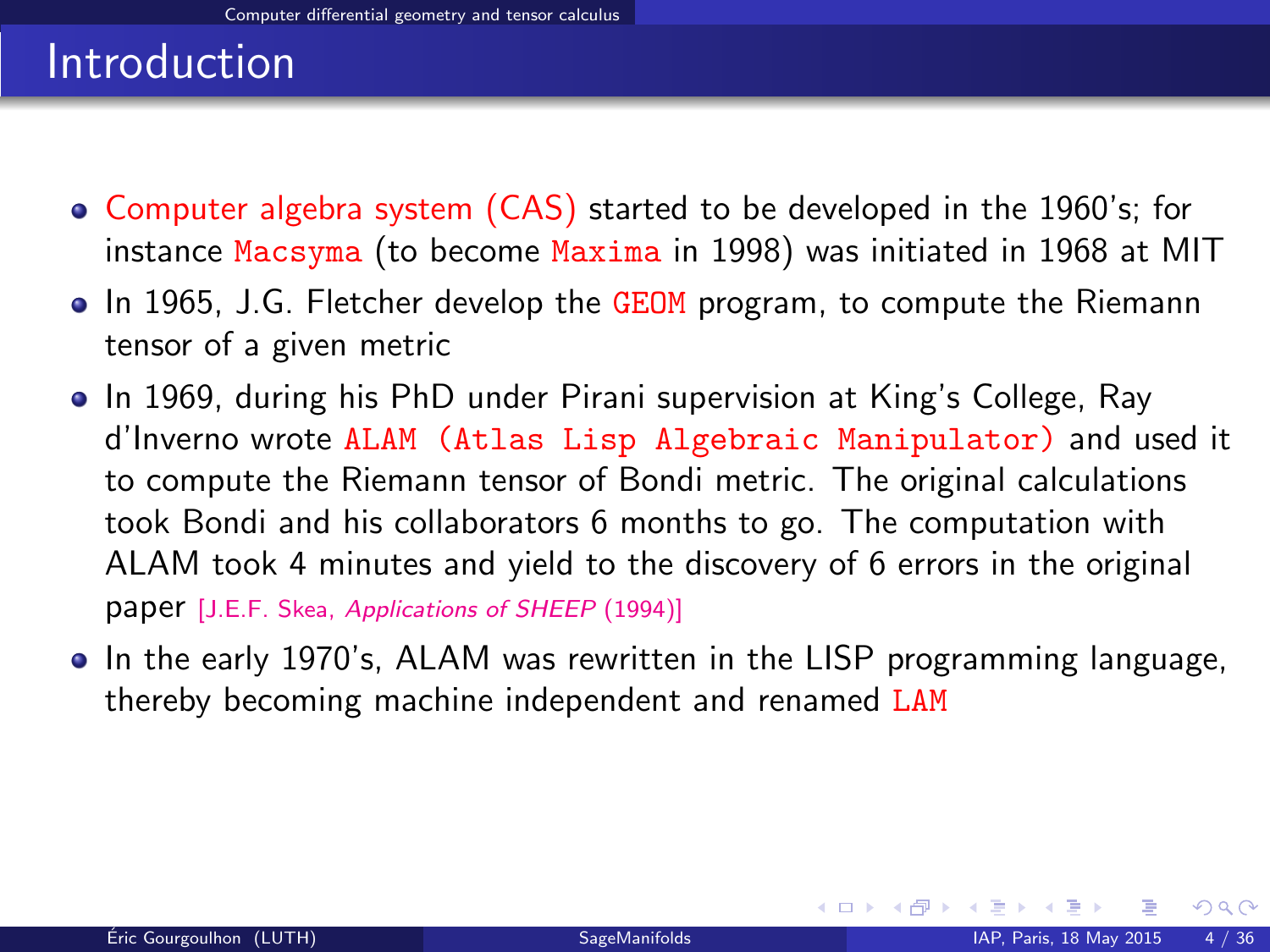- Computer algebra system (CAS) started to be developed in the 1960's; for instance Macsyma (to become Maxima in 1998) was initiated in 1968 at MIT
- In 1965, J.G. Fletcher develop the GEOM program, to compute the Riemann tensor of a given metric
- In 1969, during his PhD under Pirani supervision at King's College, Ray d'Inverno wrote ALAM (Atlas Lisp Algebraic Manipulator) and used it to compute the Riemann tensor of Bondi metric. The original calculations took Bondi and his collaborators 6 months to go. The computation with ALAM took 4 minutes and yield to the discovery of 6 errors in the original paper [J.E.F. Skea, [Applications of SHEEP](http://www.computeralgebra.nl/systemsoverview/special/tensoranalysis/sheep/) (1994)]
- In the early 1970's, ALAM was rewritten in the LISP programming language, thereby becoming machine independent and renamed LAM
- The descendant of LAM, called SHEEP (!), was initiated in 1977 by Inge Frick

<span id="page-7-0"></span> $\Omega$ 

**K ロ ト K 倒 ト K 差 ト K**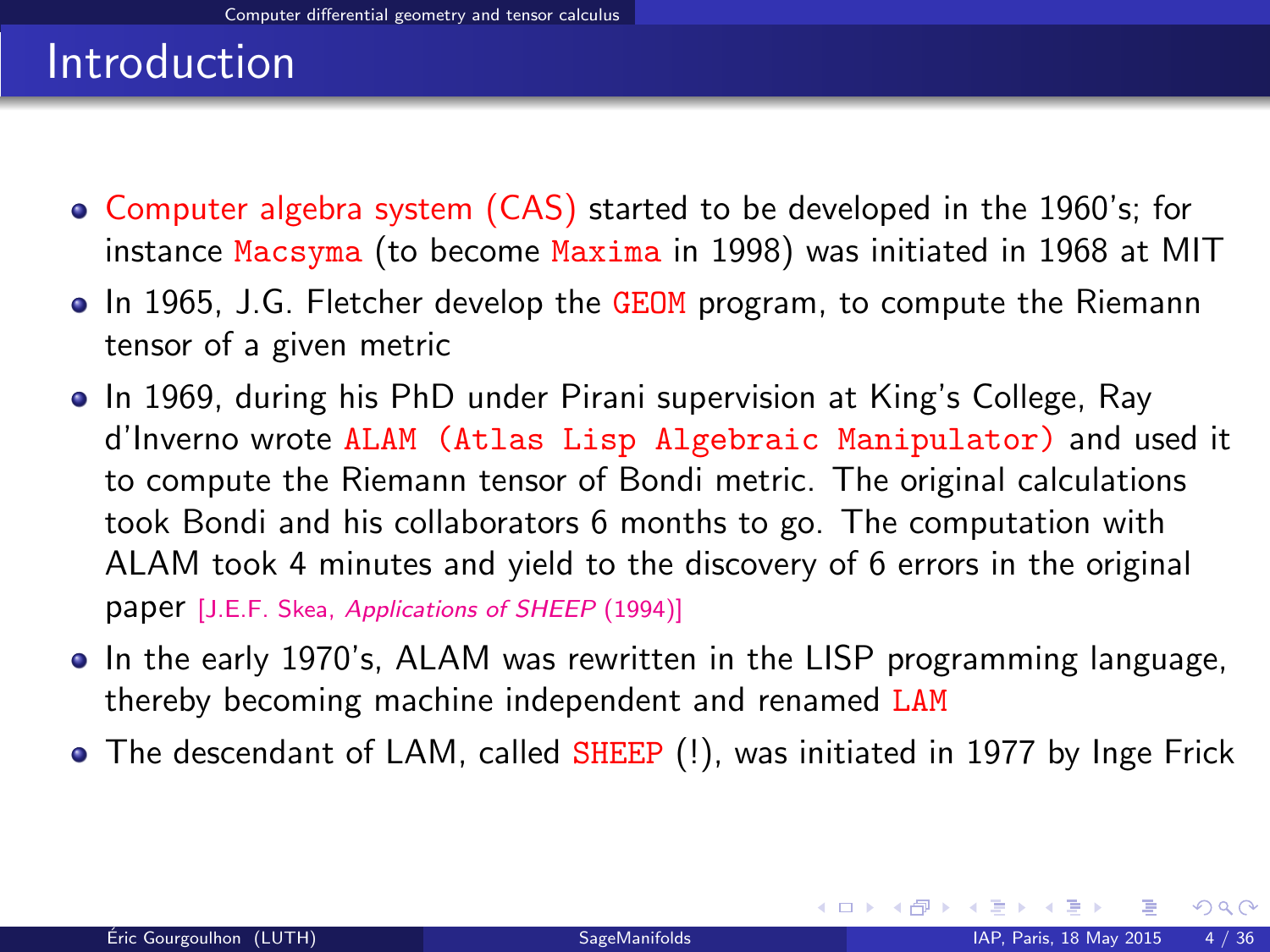- Computer algebra system (CAS) started to be developed in the 1960's; for instance Macsyma (to become Maxima in 1998) was initiated in 1968 at MIT
- In 1965, J.G. Fletcher develop the GEOM program, to compute the Riemann tensor of a given metric
- In 1969, during his PhD under Pirani supervision at King's College, Ray d'Inverno wrote ALAM (Atlas Lisp Algebraic Manipulator) and used it to compute the Riemann tensor of Bondi metric. The original calculations took Bondi and his collaborators 6 months to go. The computation with ALAM took 4 minutes and yield to the discovery of 6 errors in the original paper [J.E.F. Skea, [Applications of SHEEP](http://www.computeralgebra.nl/systemsoverview/special/tensoranalysis/sheep/) (1994)]
- In the early 1970's, ALAM was rewritten in the LISP programming language, thereby becoming machine independent and renamed LAM
- The descendant of LAM, called SHEEP (!), was initiated in 1977 by Inge Frick
- Since then, many softwares for tensor calculus have been developed...

<span id="page-8-0"></span> $\Omega$ 

メロトメ 御下 メミトメ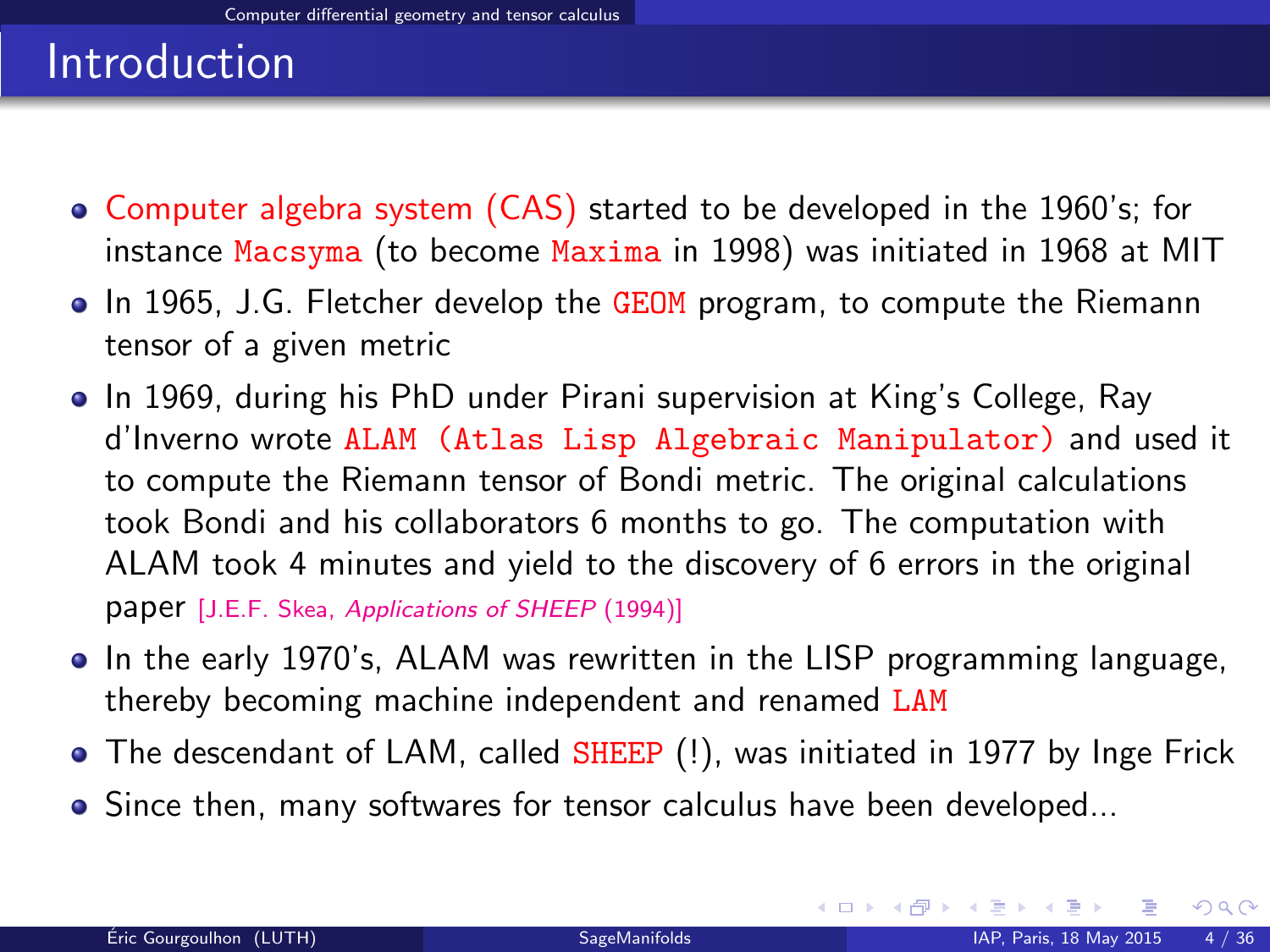[Computer differential geometry and tensor calculus](#page-9-0)

## An example of modern software: The xAct suite

Free packages for tensor computer algebra in Mathematica, developed by José Martín-García et al. <http://www.xact.es/>



#### The xAct system

[García-Parrado Gómez-Lobo & Martín-García, Comp. Phys. Comm. 183, 2214 (2012)]

<span id="page-9-0"></span> $QQ$ 

メロト メ都 トメ ヨ トメ ヨト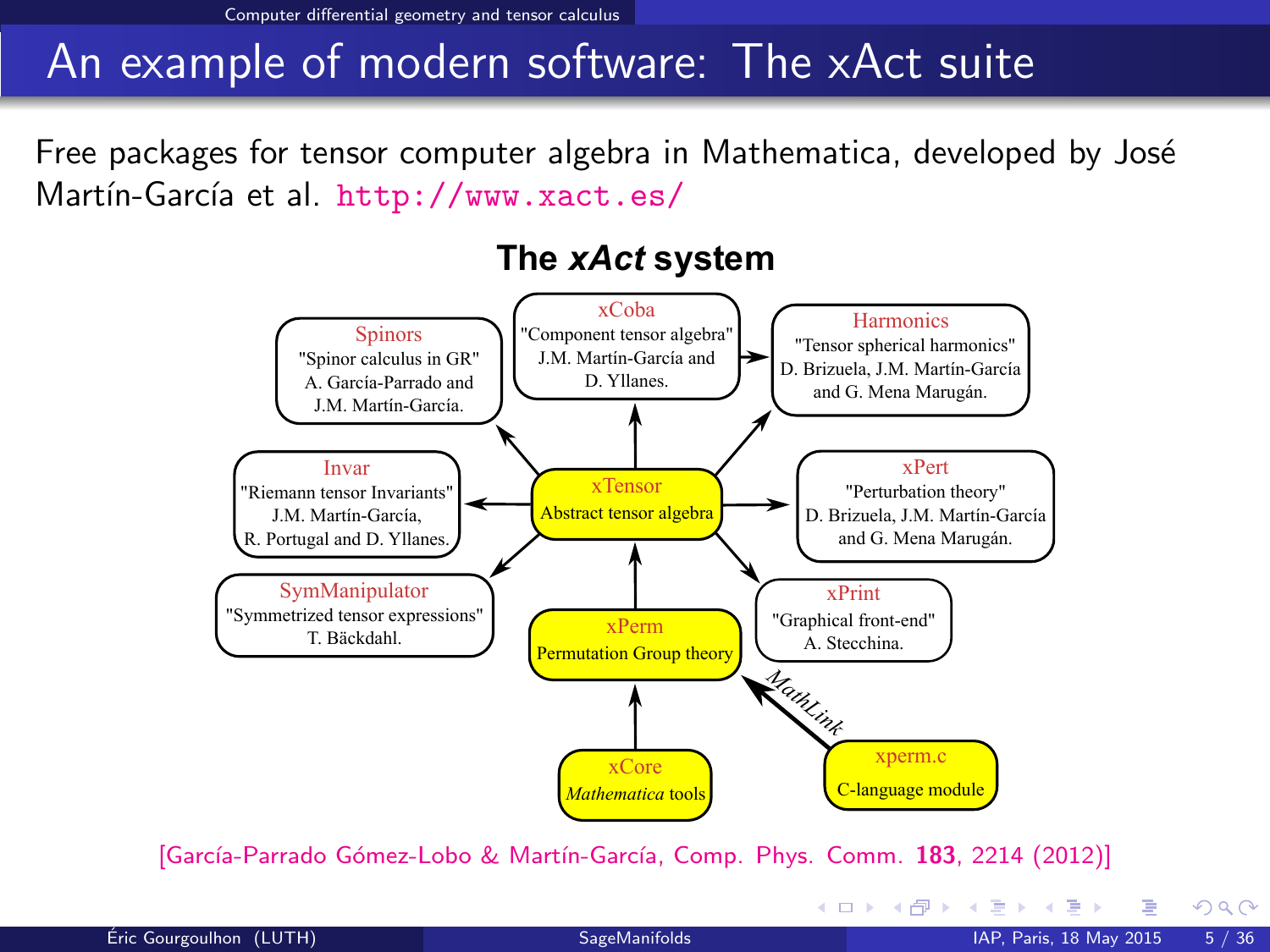# Software for differential geometry

### Packages for general purpose computer algebra systems:

- xAct free package for Mathematica [J.-M. Martin-Garcia]
- Ricci free package for Mathematica [J. L. Lee]
- **MathTensor package for Mathematica [S. M. Christensen & L. Parker]**
- **•** DifferentialGeometry included in Maple [I. M. Anderson & E. S. Cheb-Terrab]
- Atlas 2 for Maple and Mathematica

 $\bullet$   $\cdot$   $\cdot$ 

### Standalone applications:

- SHEEP, Classi, STensor, based on Lisp, developed in 1970's and 1980's (free) [R. d'Inverno, I. Frick, J. Åman, J. Skea, et al.]
- Cadabra field theory (free) [K. Peeters]
- $\bullet$  SnapPy topology and geometry of 3-manifolds, based on Python (free) [M. Culler, N. M. Dunfield & J. R. Weeks]

cf. the complete list at <http://www.xact.es/links.html>

<span id="page-10-0"></span> $\Omega$ 

 $\bullet$   $\cdots$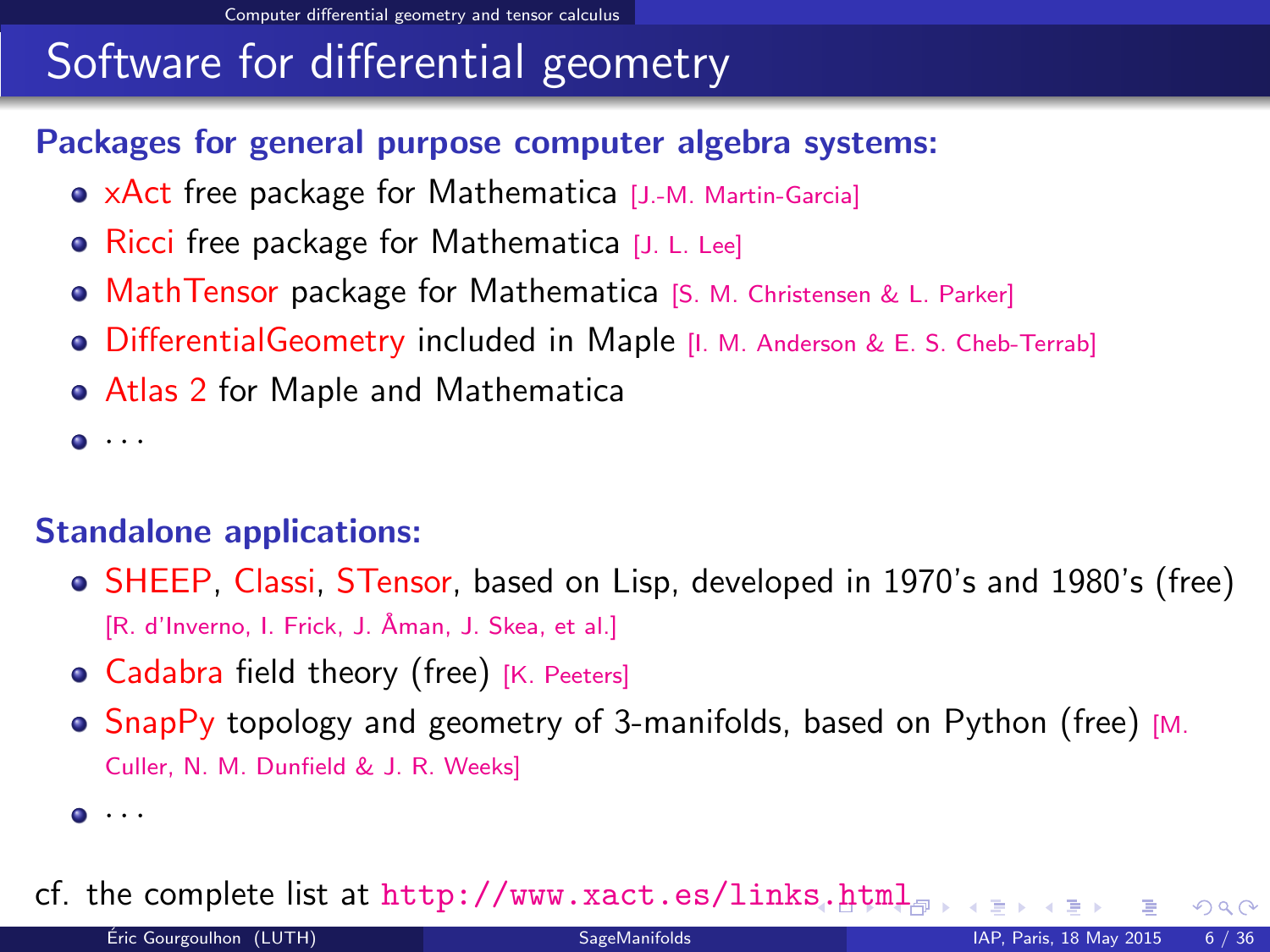# Sage in a few words

- $\bullet$  Sage (SageMath) is a free open-source mathematics software system
- it is based on the Python programming language
- it makes use of **many pre-existing open-sources packages**, among which
	- Maxima (symbolic calculations, since 1968!)
	- GAP (group theory)
	- PARI/GP (number theory)
	- Singular (polynomial computations)
	- matplotlib (high quality 2D figures)

and provides a uniform interface to them

 $\bullet$  William Stein (Univ. of Washington) created Sage in 2005; since then,  $\sim$ 100 developers (mostly mathematicians) have joined the Sage team

#### The mission

Create a viable free open source alternative to Magma, Maple, Mathematica and **Matlah** 

<span id="page-11-0"></span> $\Omega$ 

**K ロ ト K 何 ト K ヨ ト**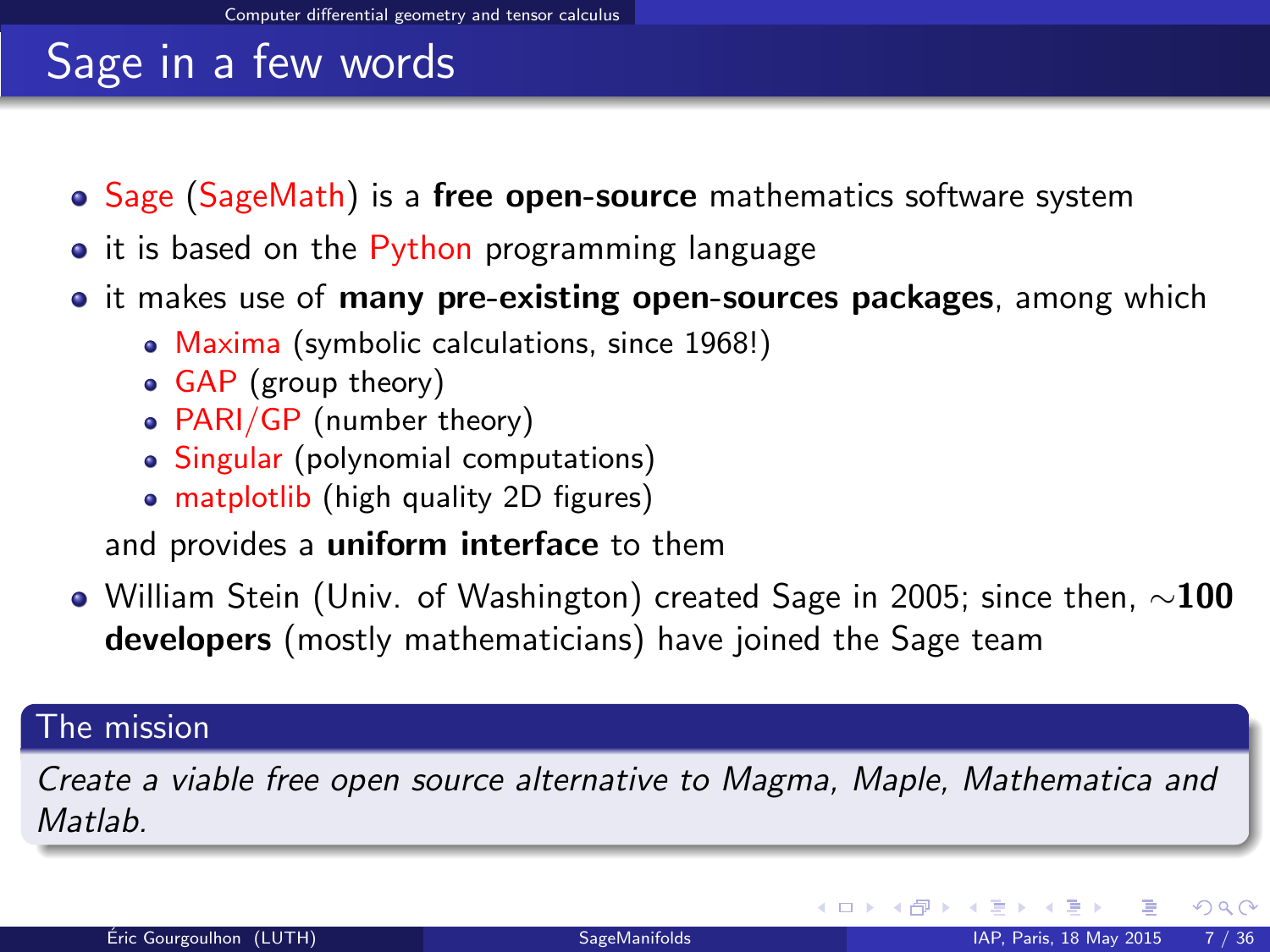## Some advantages of Sage

#### Sage is free

Freedom means

- $\bullet$  everybody can use it, by downloading the software from <http://sagemath.org>
- <sup>2</sup> everybody can examine the source code and improve it

#### Sage is based on Python

- no need to learn any specific syntax to use it
- easy access for students
- Python is a very powerful object oriented language, with a neat syntax

#### Sage is developing and spreading fast

...sustained by an important community of developers

<span id="page-12-0"></span> $\Omega$ 

**K ロ ⊁ K 倒 ≯ K 差 ≯ K**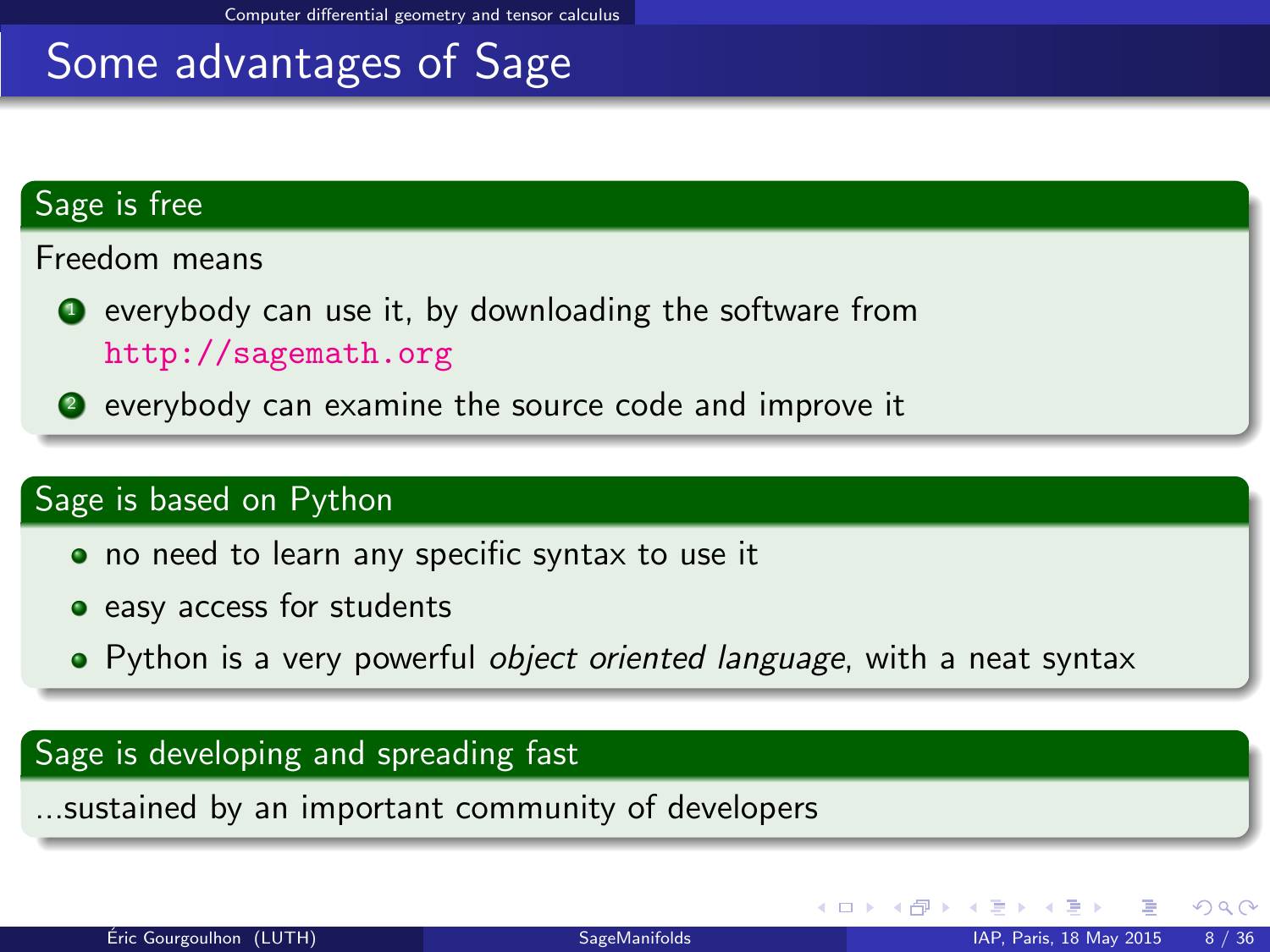# Object-oriented notation in Python

As an object-oriented language, Python (and hence Sage) makes use of the following **postfix notation** (same in  $C_{++}$ , Java, etc.):

 $result = object.function(arguments)$ 

In a procedural language, this would be written as

 $result = function(object, arguments)$ 

<span id="page-13-0"></span> $\Omega$ 

**4 ロ ト 4 何 ト 4**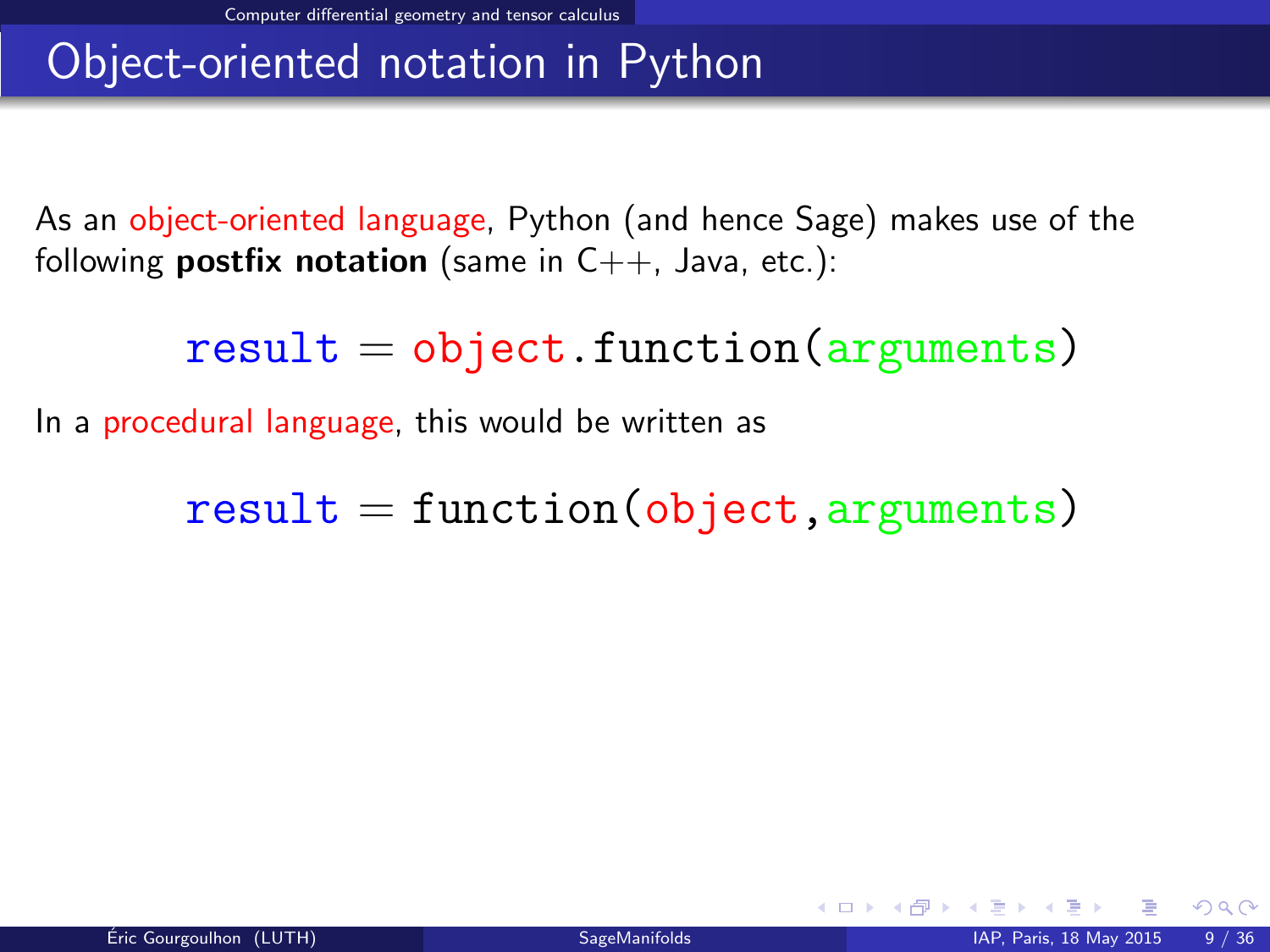# Object-oriented notation in Python

As an object-oriented language, Python (and hence Sage) makes use of the following **postfix notation** (same in  $C_{++}$ , Java, etc.):

 $result = object.function(arguments)$ 

In a procedural language, this would be written as

 $result = function(object, arguments)$ 

#### **Examples**

- 1.  $riem = g.riemann()$
- 2. lie\_t\_v = t.lie\_der(v)

NB: no argument in example 1

<span id="page-14-0"></span> $\Omega$ 

**K ロ ト K 倒 ト K 差 ト**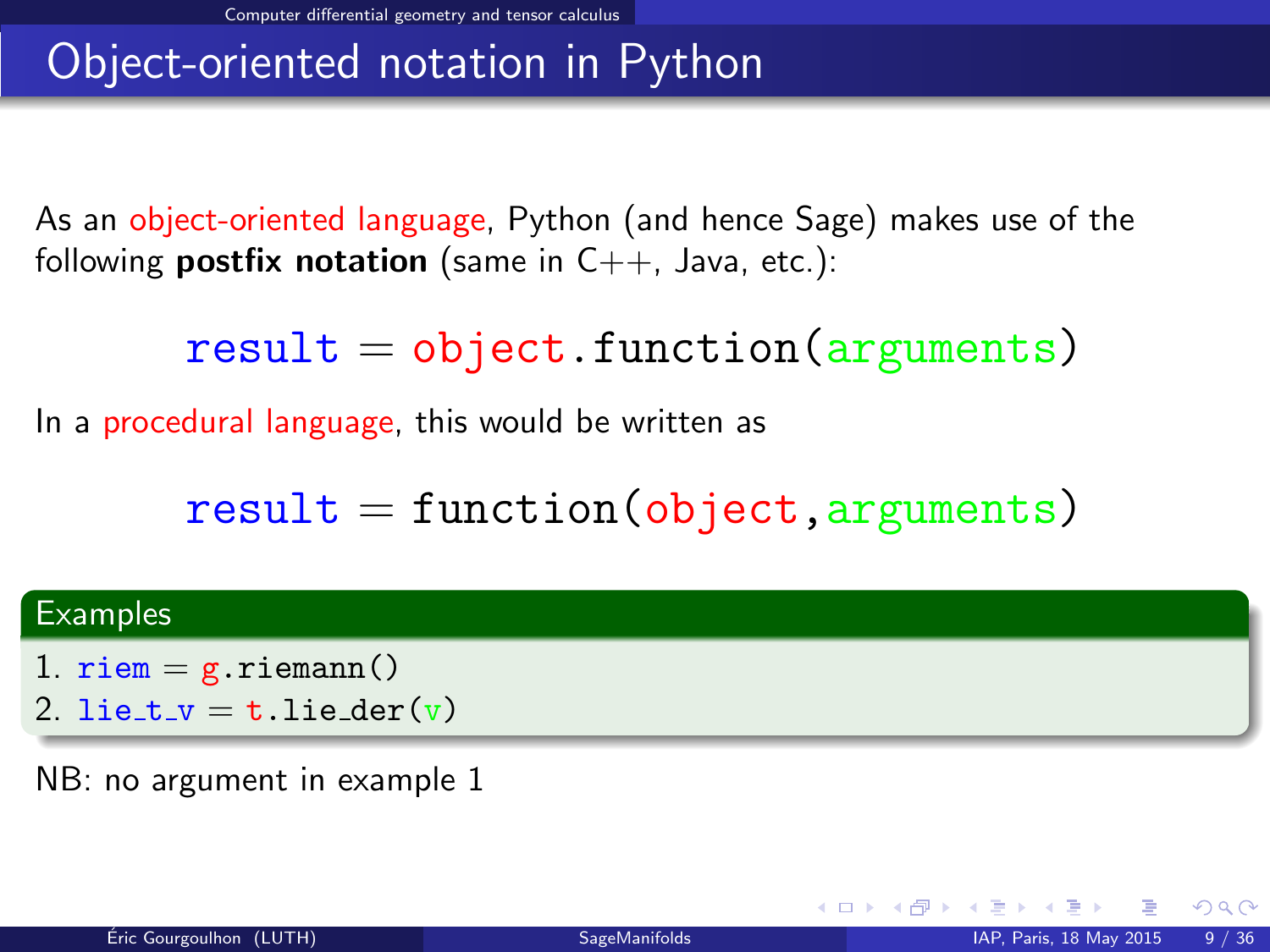# Sage approach to computer mathematics

Sage relies on a Parent / Element scheme: each object  $x$  on which some calculus is performed has a "parent", which is another Sage object  $\overline{X}$  representing the set to which  $x$  belongs.

The calculus rules on  $x$  are determined by the *algebraic structure* of  $X$ .

Conversion rules prior to an operation, e.g.  $x + y$  with x and y having different parents, are defined at the level of the parents

#### Example

```
sage: x = 4; x.parent()Integer Ring
sage: y = 4/3; y.parent()Rational Field
sage: s = x + y; s.parent()Rational Field
sage: y.parent().has_coerce_map_from(x.parent())
True
```
This approach is similar to that of Magma and is different from that of Mathematica, in which everything is a tree of symbo[ls](#page-14-0)

<span id="page-15-0"></span> $QQ$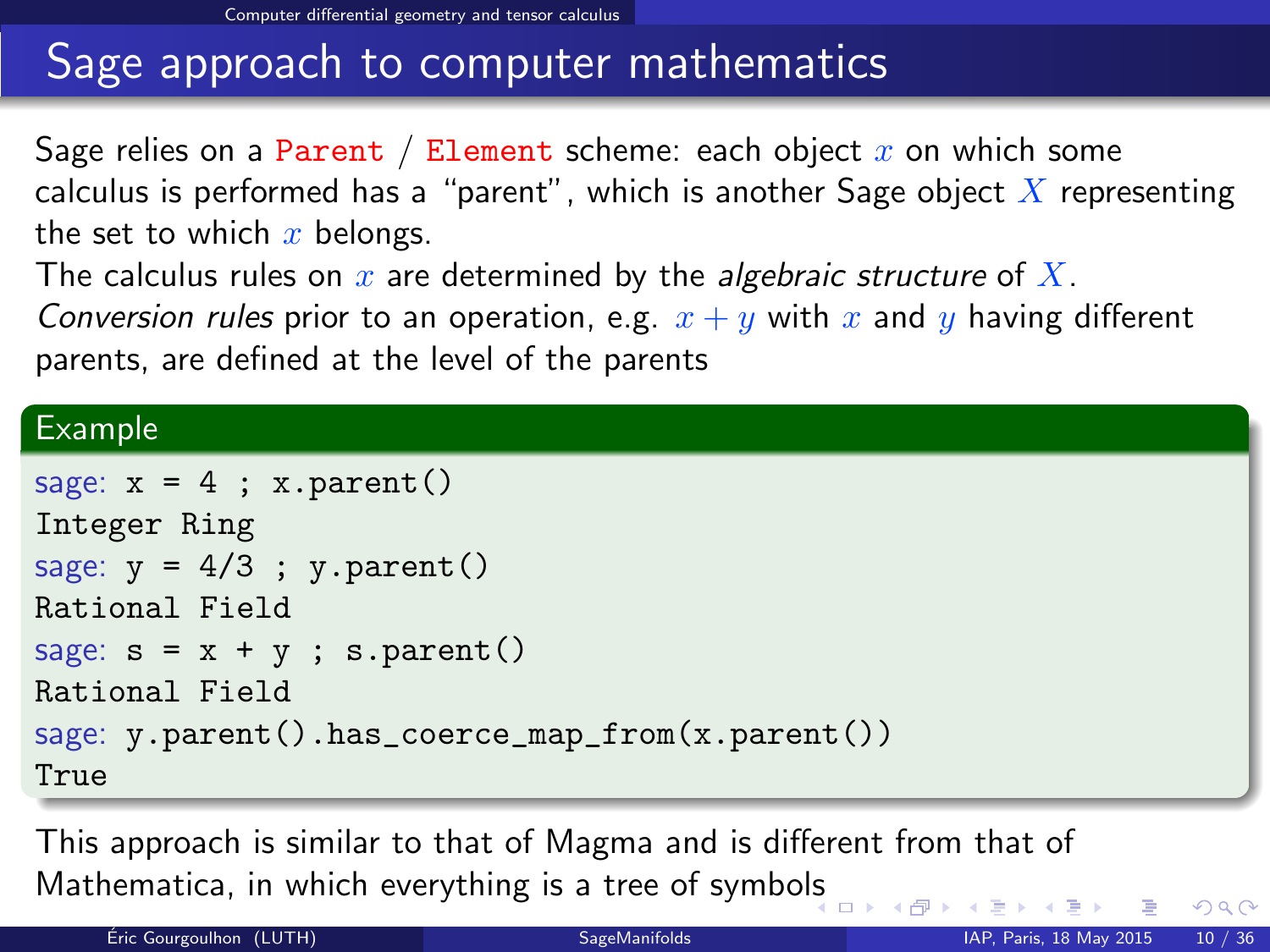# The Sage book



by A. Casamayou, N. Cohen, G. Connan, T. Dumont, L. Fousse, F. Maltey, M. Meulien, M. Mezzarobba, C. Pernet, N.M. Thiéry & P. Zimmermann (2013)

Released under Creative Commons license:

- freely downloadable from <http://sagebook.gforge.inria.fr/>
- **•** printed copies can be ordered at moderate price  $(10 \in)$

<span id="page-16-0"></span>റെ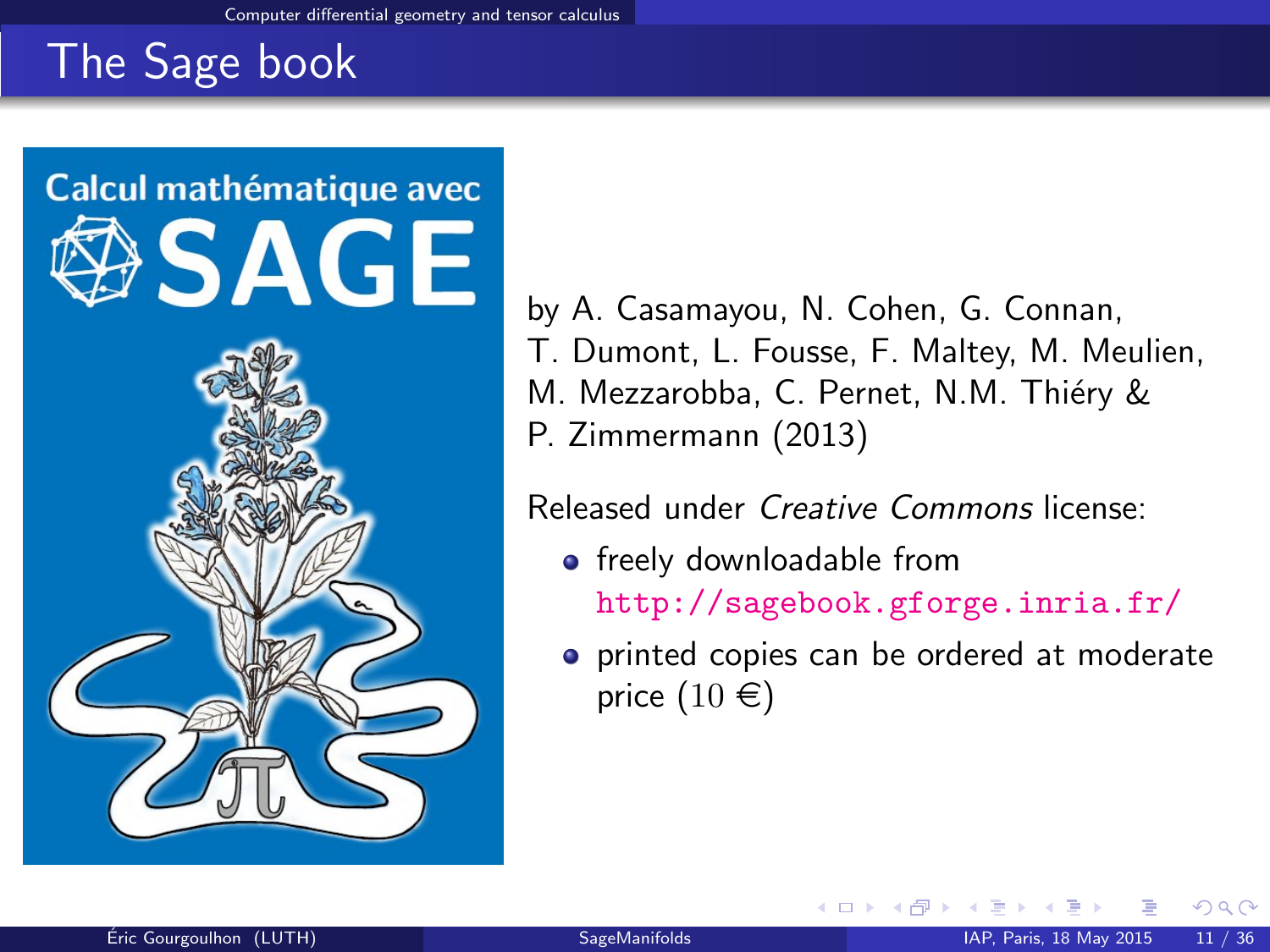# Differential geometry in Sage

Sage is well developed in many domains of mathematics but not too much in the area of differential geometry:

#### Already in Sage

- differential forms on an open subset of Euclidean space (with a fixed set of coordinates) (J. Vankerschaver)
- parametrized 2-surfaces in 3-dim. Euclidean space (M. Malakhaltsev, J. Vankerschaver, V. Delecroix)
- hyperbolic geometry (models of  $\mathbb{H}^2$  without explicitly specifying the metric) (G.Laun, V. Delecroix, M. Raum) (since Sage 6.6)

<span id="page-17-0"></span> $\Omega$ 

**K ロ ▶ K 何 ▶ K 手**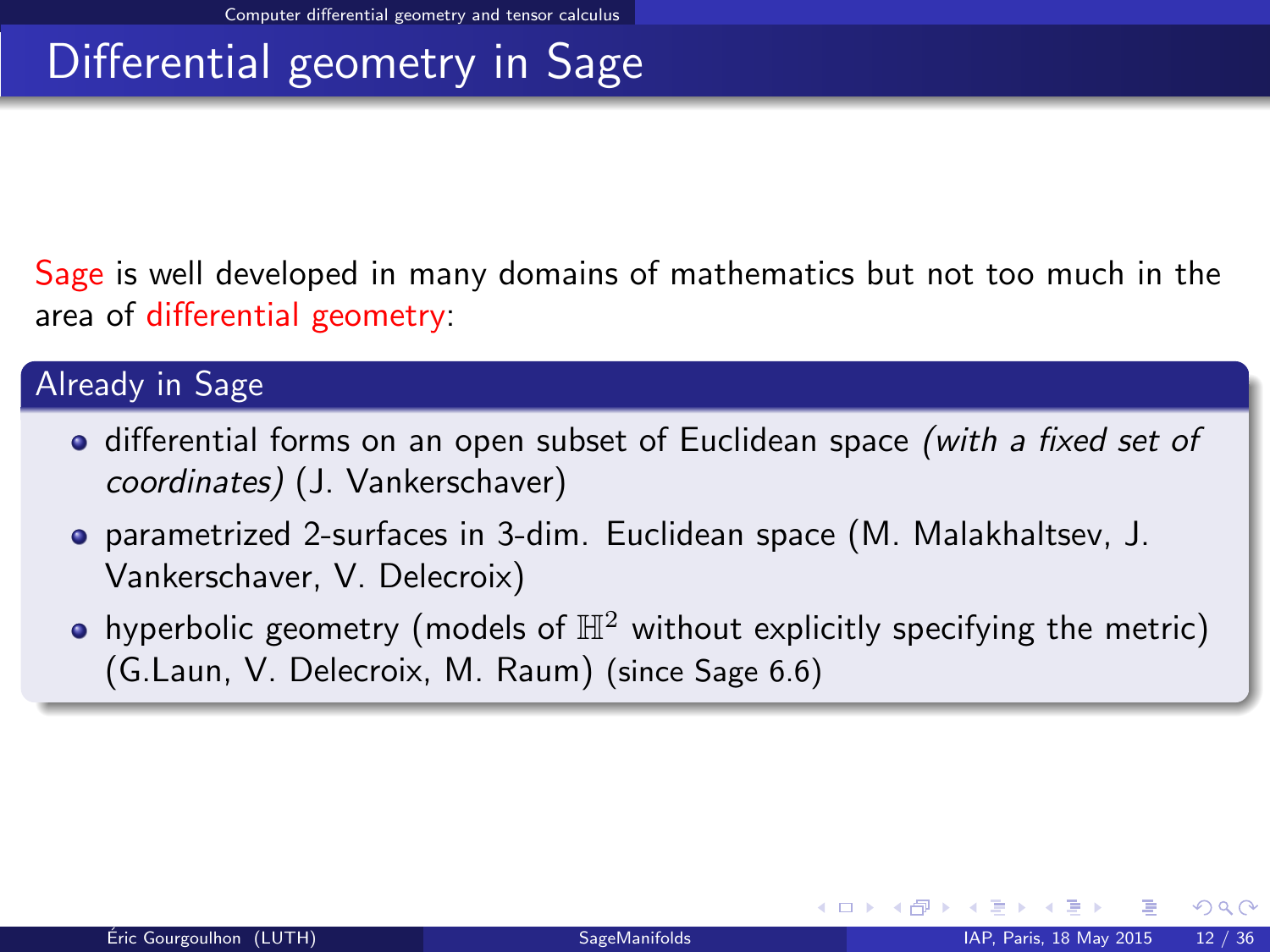# **Outline**

[Computer differential geometry and tensor calculus](#page-2-0)

### <sup>2</sup> [The SageManifolds project](#page-18-0)

**3** Concrete examples:  $\mathbb{S}^2$  [and Kerr spacetime](#page-41-0)

#### **[Conclusion and perspectives](#page-46-0)**

<span id="page-18-0"></span> $\Omega$ 

**K ロ ⊁ K 倒 ⊁ K**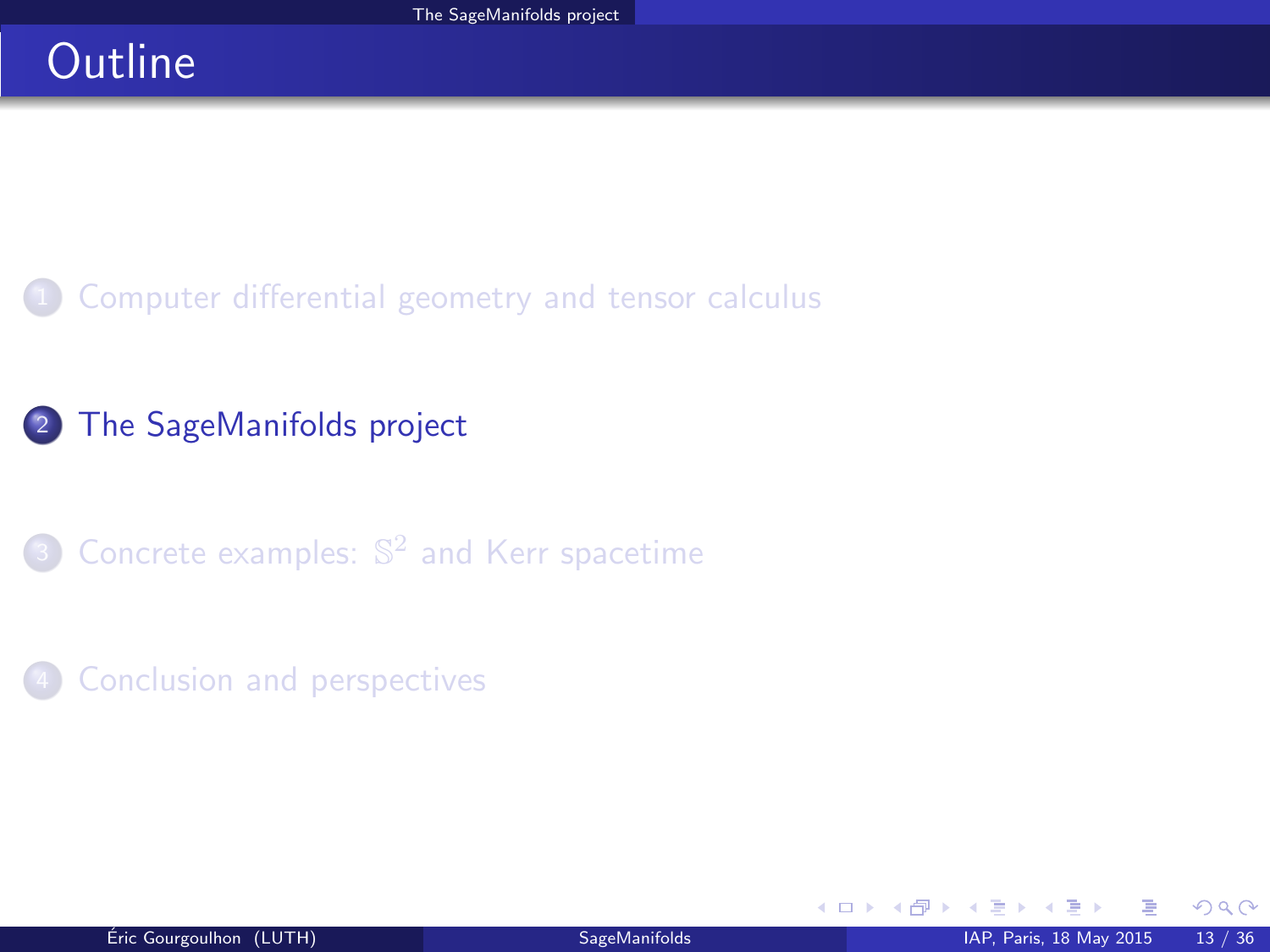### <http://sagemanifolds.obspm.fr/>

#### Aim

Implement real smooth manifolds of arbitrary dimension in Sage and tensor calculus on them, in a coordinate/frame-independent manner

In particular:

- one should be able to introduce an arbitrary number of coordinate charts on a given manifold, with the relevant transition maps
- tensor fields must be manipulated as such and not through their components with respect to a specific (possibly coordinate) vector frame

<span id="page-19-0"></span> $\Omega$ 

**K ロ ▶ K 御 ▶ K 舌**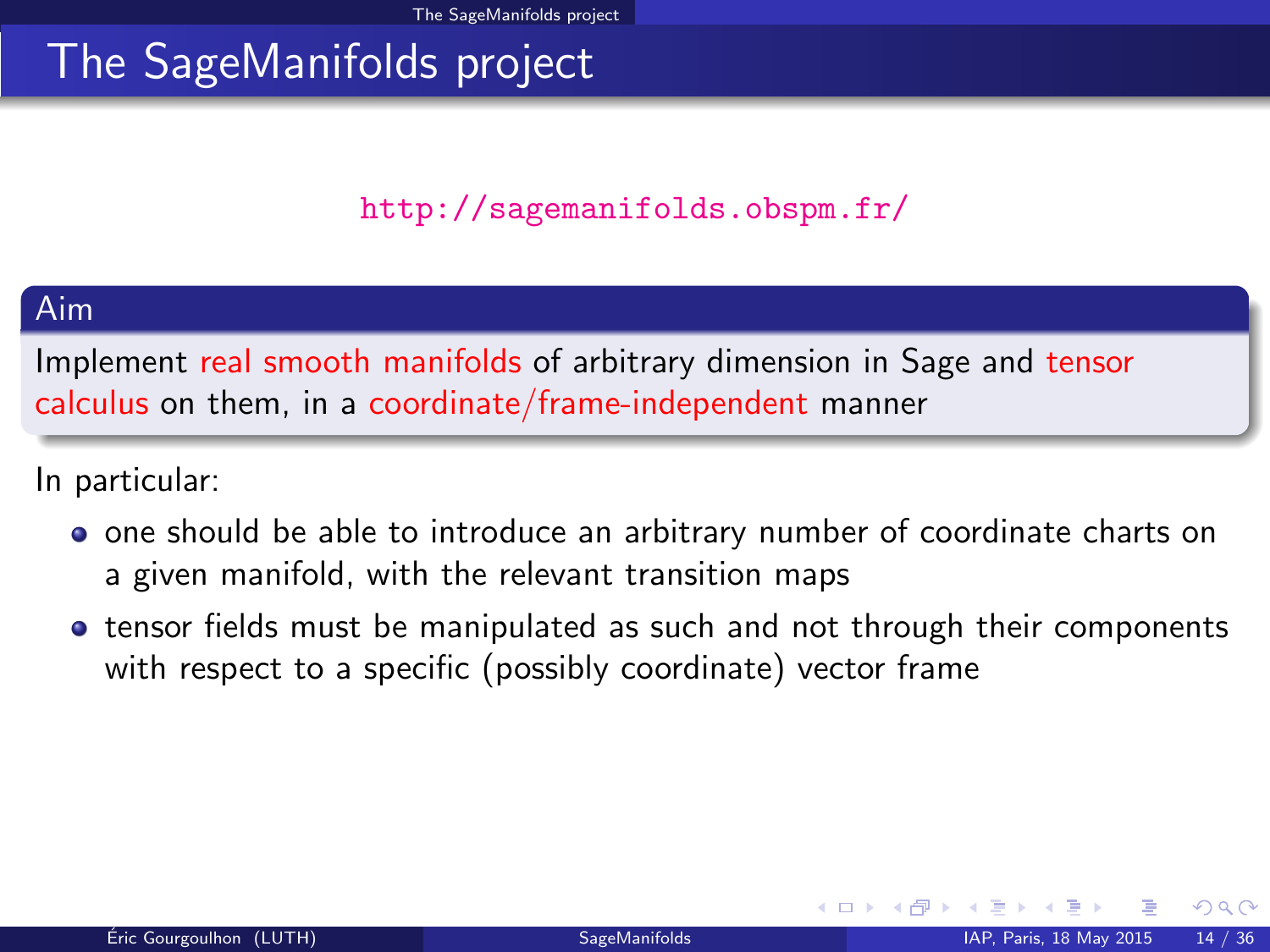### <http://sagemanifolds.obspm.fr/>

#### Aim

Implement real smooth manifolds of arbitrary dimension in Sage and tensor calculus on them, in a coordinate/frame-independent manner

In particular:

- one should be able to introduce an arbitrary number of coordinate charts on a given manifold, with the relevant transition maps
- tensor fields must be manipulated as such and not through their components with respect to a specific (possibly coordinate) vector frame

Concretely, the project amounts to creating new Python classes, such as Manifold, Chart, TensorField or Metric, within Sage's Parent/Element framework.

<span id="page-20-0"></span> $\Omega$ 

**K ロ ト K 倒 ト K 差 ト**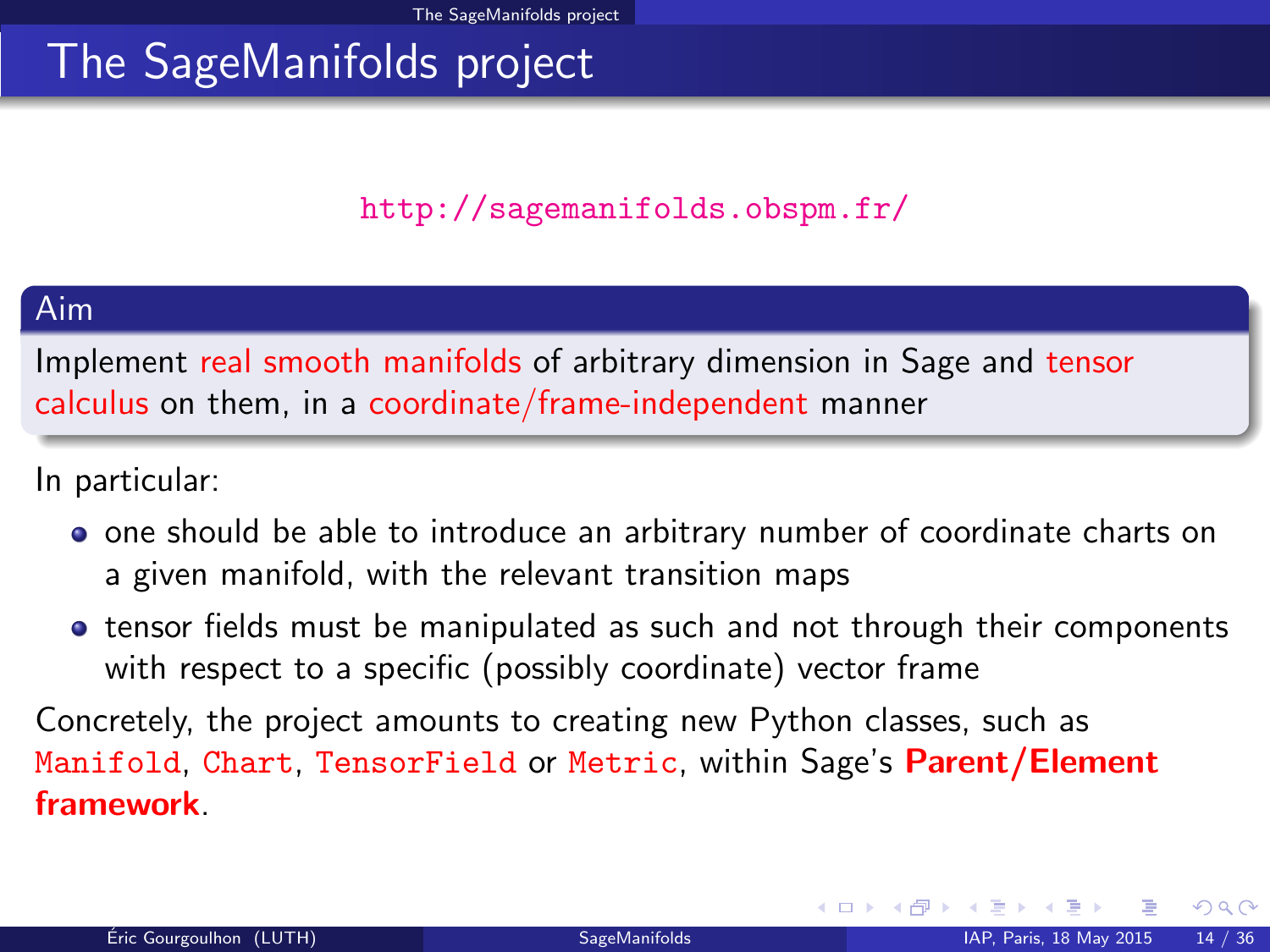## Implementating manifolds and their subsets



K ロ ▶ K 御 ▶ K 경 ▶ K 경

<span id="page-21-0"></span> $299$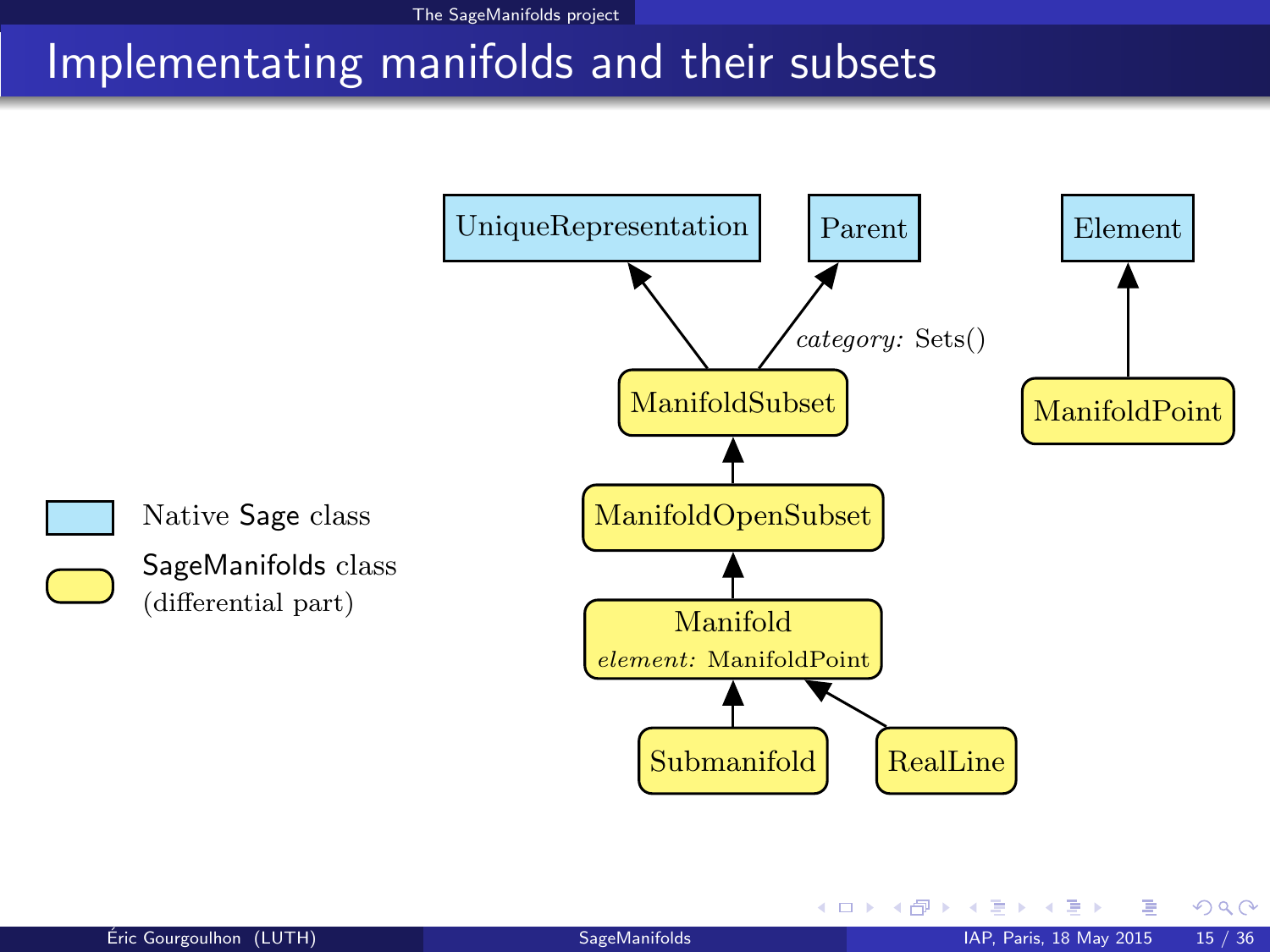## Implementing coordinate charts

Given a (topological) manifold M of dimension  $n \geq 1$ , a **coordinate chart** is a homeomorphism  $\varphi: U \to V$ , where U is an open subset of M and V is an open subset of  $\mathbb{R}^n$ .

Coordinate charts are implemented in SageManifolds via the class Chart, whose main data is U and a *n*-tuple of *Sage symbolic variables* x, y, ..., each of them representing a coordinate.

<span id="page-22-0"></span> $\Omega$ 

**K ロ ▶ K 伊 ▶ K 舌**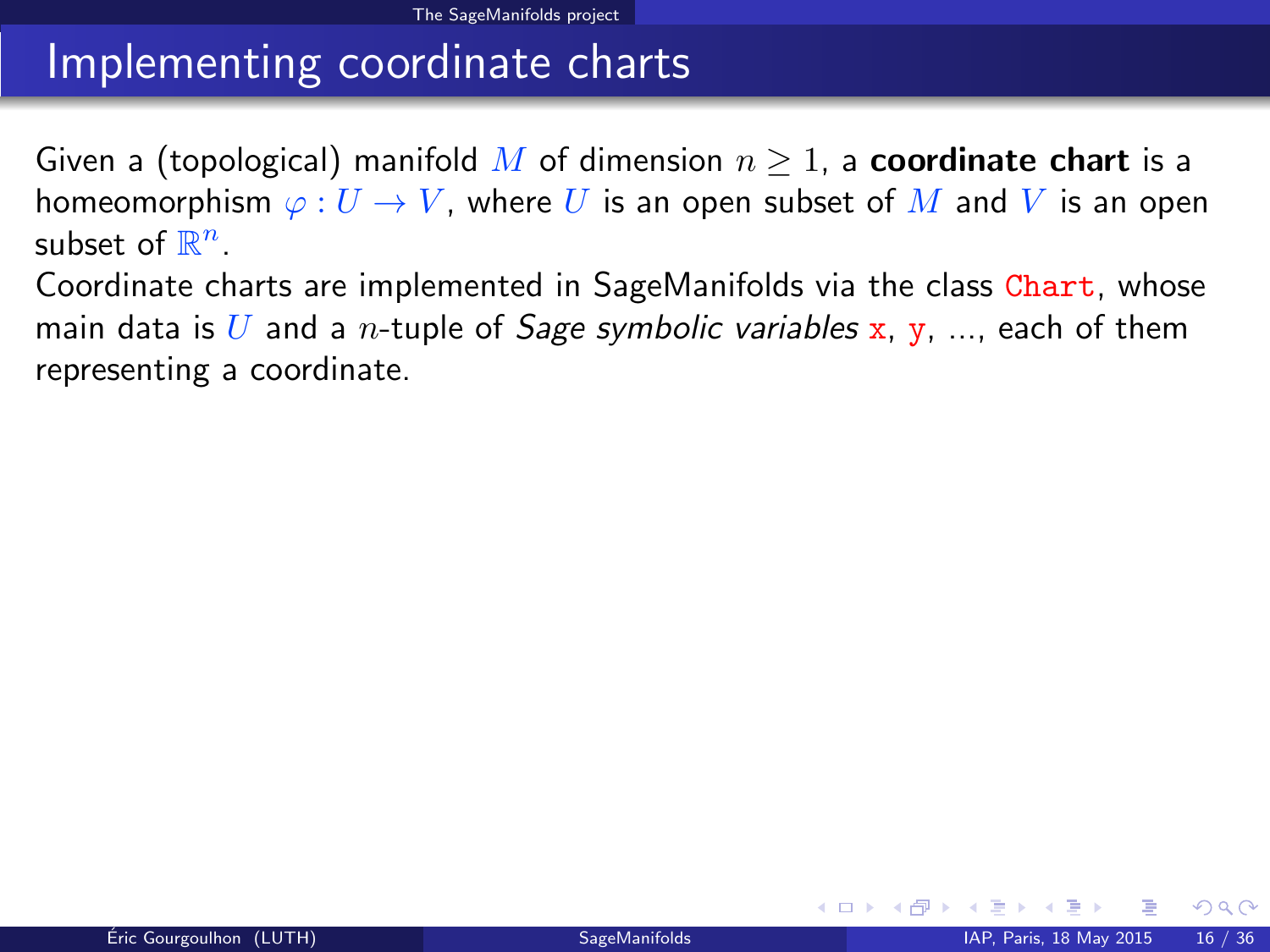# Implementing coordinate charts

Given a (topological) manifold M of dimension  $n \geq 1$ , a **coordinate chart** is a homeomorphism  $\varphi: U \to V$ , where U is an open subset of M and V is an open subset of  $\mathbb{R}^n$ .

Coordinate charts are implemented in SageManifolds via the class Chart, whose main data is U and a *n*-tuple of *Sage symbolic variables* x, y, ..., each of them representing a coordinate.

In general, more than one chart is required to cover the entire manifold:

#### Examples:

- at least 2 charts are necessary to cover the *n*-dimensional sphere  $\mathbb{S}^n$  ( $n \ge 1$ ) and the torus  $\mathbb{T}^2$
- at least 3 charts are necessary to cover the real projective plane  $\mathbb{RP}^2$

<span id="page-23-0"></span> $\Omega$ 

**K ロ ト K 倒 ト K 差 ト**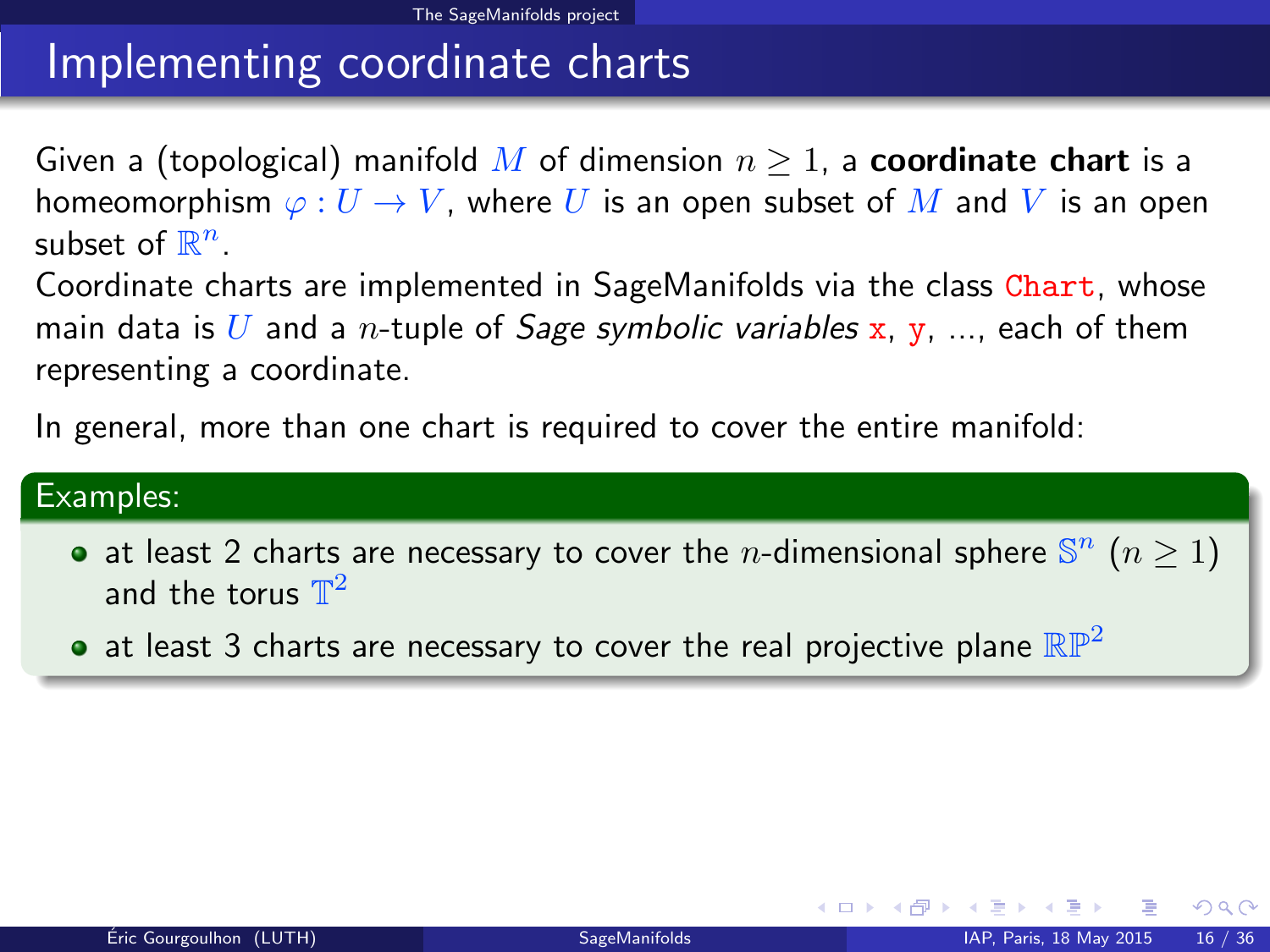# Implementing coordinate charts

Given a (topological) manifold M of dimension  $n \geq 1$ , a **coordinate chart** is a homeomorphism  $\varphi: U \to V$ , where U is an open subset of M and V is an open subset of  $\mathbb{R}^n$ .

Coordinate charts are implemented in SageManifolds via the class Chart, whose main data is U and a *n*-tuple of *Sage symbolic variables* x, y, ..., each of them representing a coordinate.

In general, more than one chart is required to cover the entire manifold:

#### Examples:

- at least 2 charts are necessary to cover the *n*-dimensional sphere  $\mathbb{S}^n$  ( $n \ge 1$ ) and the torus  $\mathbb{T}^2$
- at least 3 charts are necessary to cover the real projective plane  $\mathbb{RP}^2$

In SageManifolds, an arbitrary number of charts can be introduced

To fully specify the manifold, one shall also provide the transition maps on overlapping chart domains (SageManifolds class CoordChange)

<span id="page-24-0"></span> $QQ$ 

**K ロ ▶ イ 伊 ▶ イ ヨ**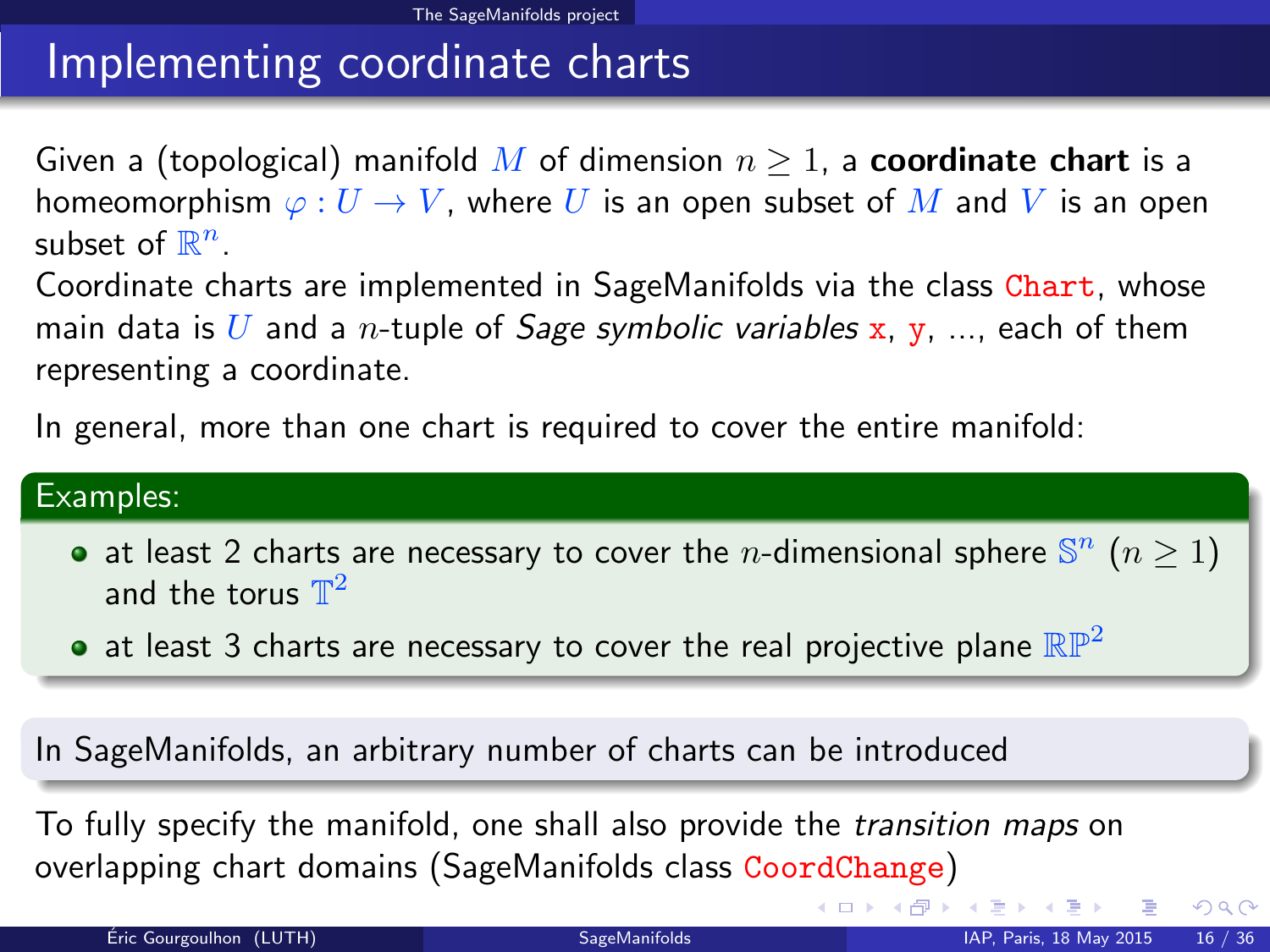## Implementing scalar fields

A scalar field on manifold  $M$  is a smooth mapping

 $f: U \subset M \longrightarrow \mathbb{R}$  $p \longrightarrow f(p)$ 

where  $U$  is an open subset of  $M$ .

メロメ メ都 メメ ミメ メヨメ

<span id="page-25-0"></span> $299$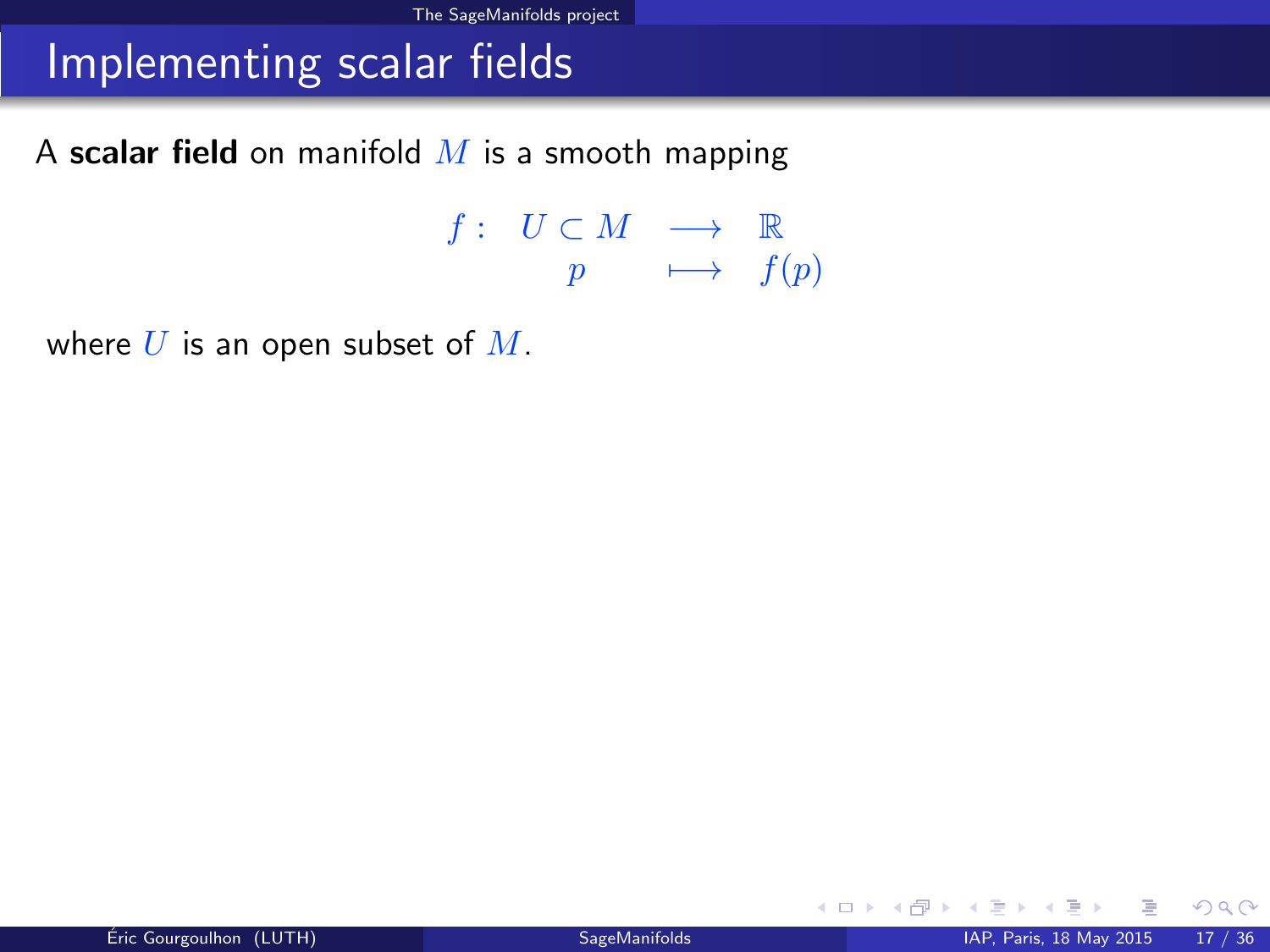## Implementing scalar fields

A scalar field on manifold  $M$  is a smooth mapping

 $f: U \subset M \longrightarrow \mathbb{R}$  $p \longrightarrow f(p)$ 

where  $U$  is an open subset of  $M$ .

A scalar field maps *points*, not *coordinates*, to real numbers  $\implies$  an object f in the ScalarField class has different **coordinate** representations in different charts defined on  $U$ .

<span id="page-26-0"></span> $\Omega$ 

K ロ ▶ K 御 ▶ K 경 ▶ K 경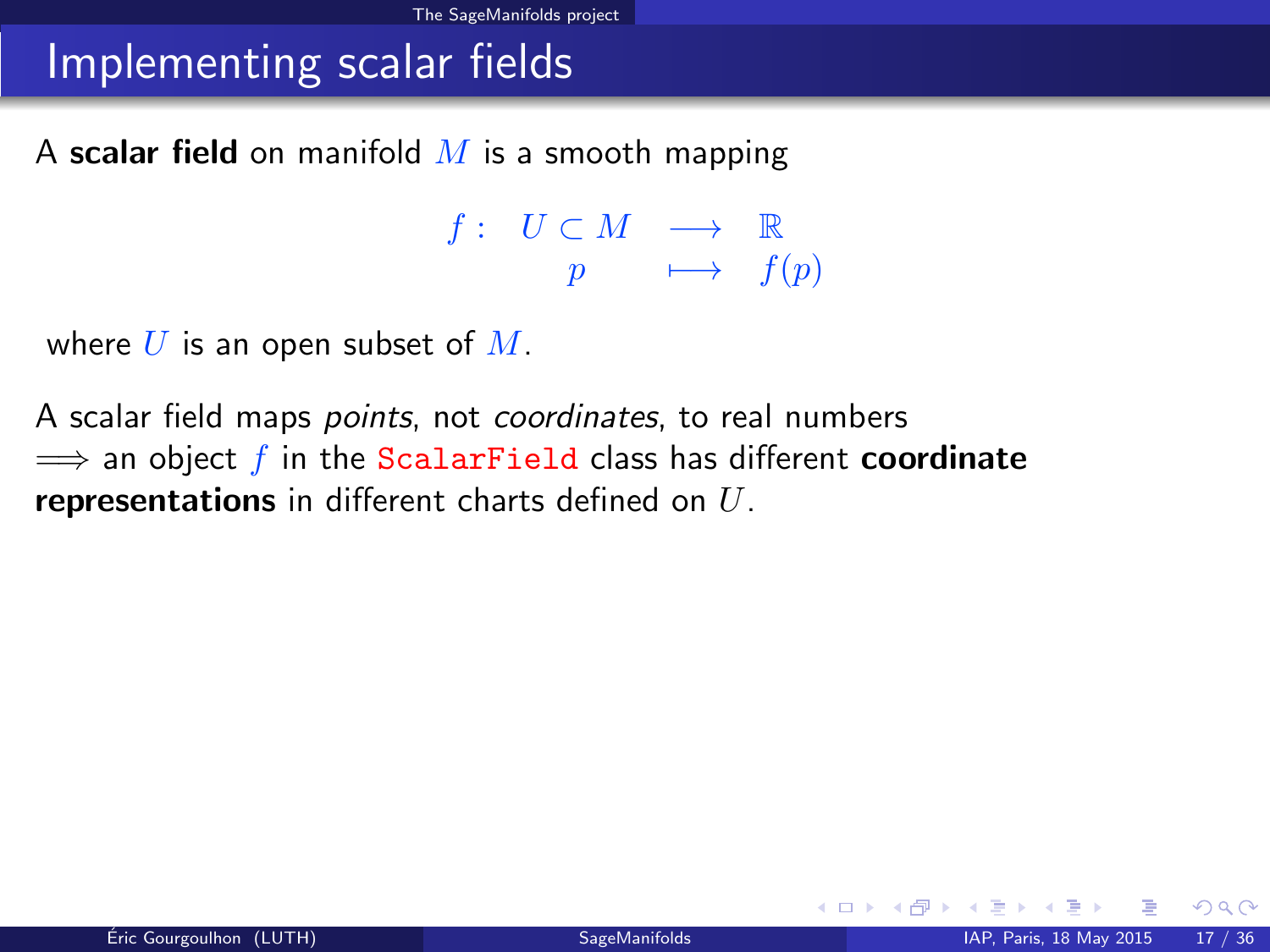## Implementing scalar fields

A scalar field on manifold  $M$  is a smooth mapping

<span id="page-27-0"></span> $f: U \subset M \longrightarrow \mathbb{R}$  $p \longrightarrow f(p)$ 

where  $U$  is an open subset of  $M$ .

A scalar field maps *points*, not *coordinates*, to real numbers  $\implies$  an object f in the ScalarField class has different coordinate representations in different charts defined on  $U$ .

The various coordinate representations  $F, \hat{F}, \dots$  of f are stored as a Python dictionary whose keys are the charts  $C, \hat{C}, \dots$ 

$$
f.\text{express} = \left\{ C : F, \hat{C} : \hat{F}, \dots \right\}
$$
\nwith  $f(p) = F(\underbrace{x^1, \dots, x^n}_{\text{point}}) = \hat{F}(\underbrace{\hat{x}^1, \dots, \hat{x}^n}_{\text{coord. of } p}) = \dots$ \n
$$
\underbrace{\text{word. of } p}_{\text{in chart } \hat{C}}
$$
\n
$$
\underbrace{\text{word. of } p}_{\text{in chart } \hat{C}}
$$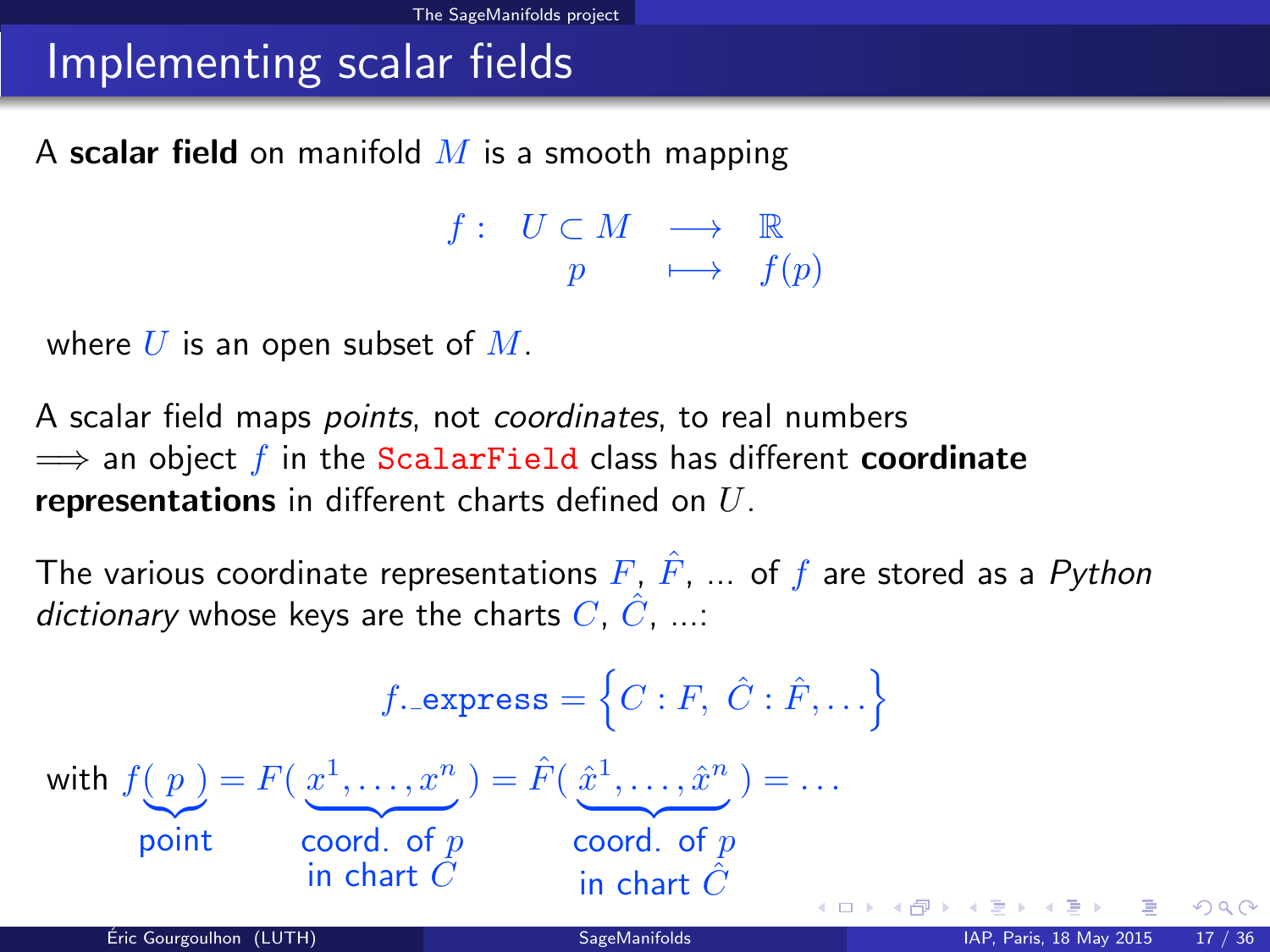### The scalar field algebra

Given an open subset  $U\subset M$ , the set  $C^\infty(U)$  of scalar fields defined on  $U$  has naturally the structure of a commutative algebra over  $\mathbb{R}$ :

- $\bullet$  it is clearly a vector space over  $\mathbb R$
- <sup>2</sup> it is endowed with a commutative ring structure by pointwise multiplication:

 $\forall f, g \in C^{\infty}(U), \quad \forall p \in U, \quad (f.g)(p) := f(p)g(p)$ 

The algebra  $C^\infty(U)$  is implemented in SageManifolds via the class ScalarFieldAlgebra.

<span id="page-28-0"></span> $\Omega$ 

メロト メ御 トメ ミトメ 毛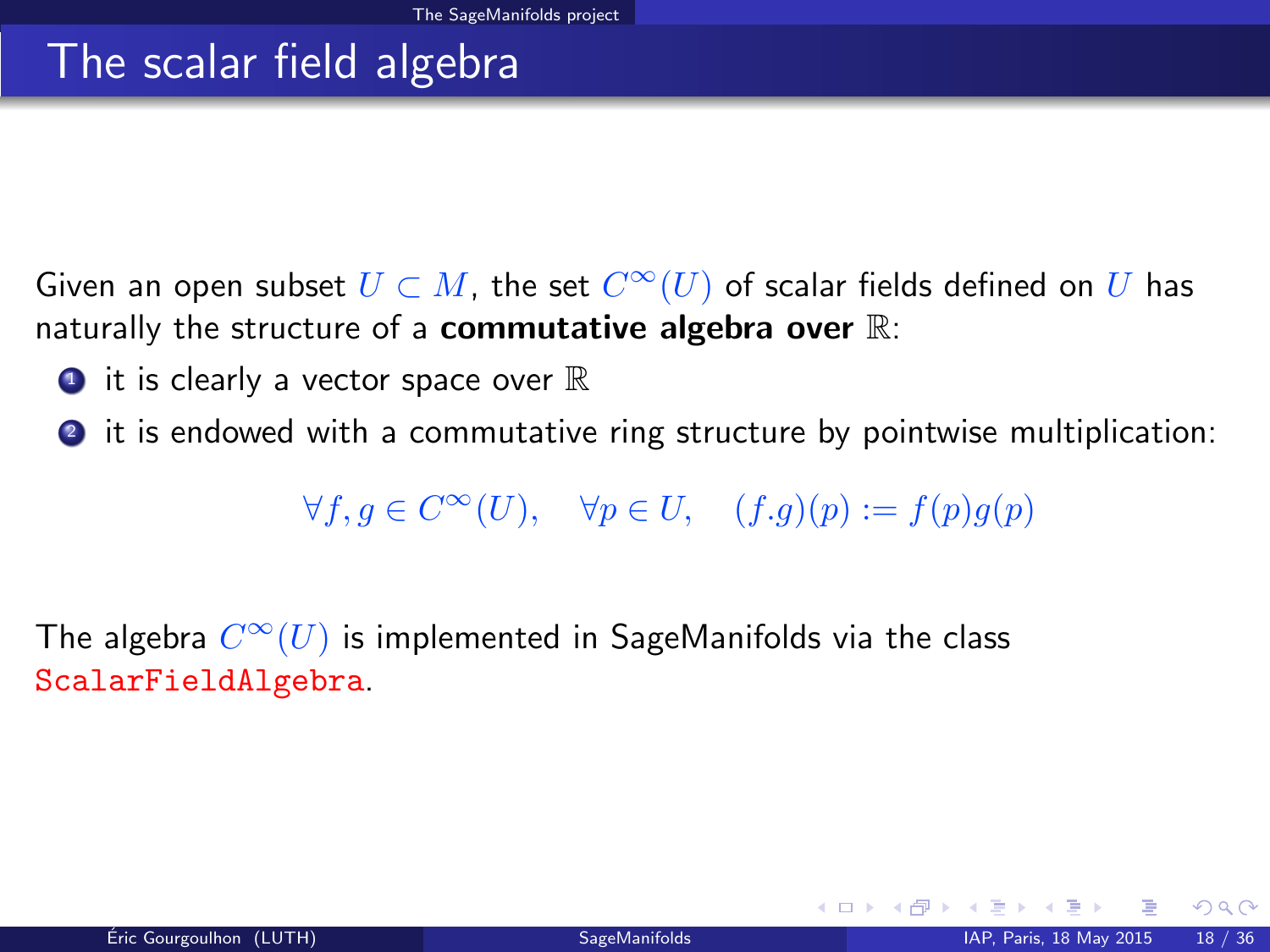## Classes for scalar fields





Native Sage class



SageManifolds class (differential part)

<span id="page-29-0"></span> $298$ 

メロト メ都 トメ ミトメ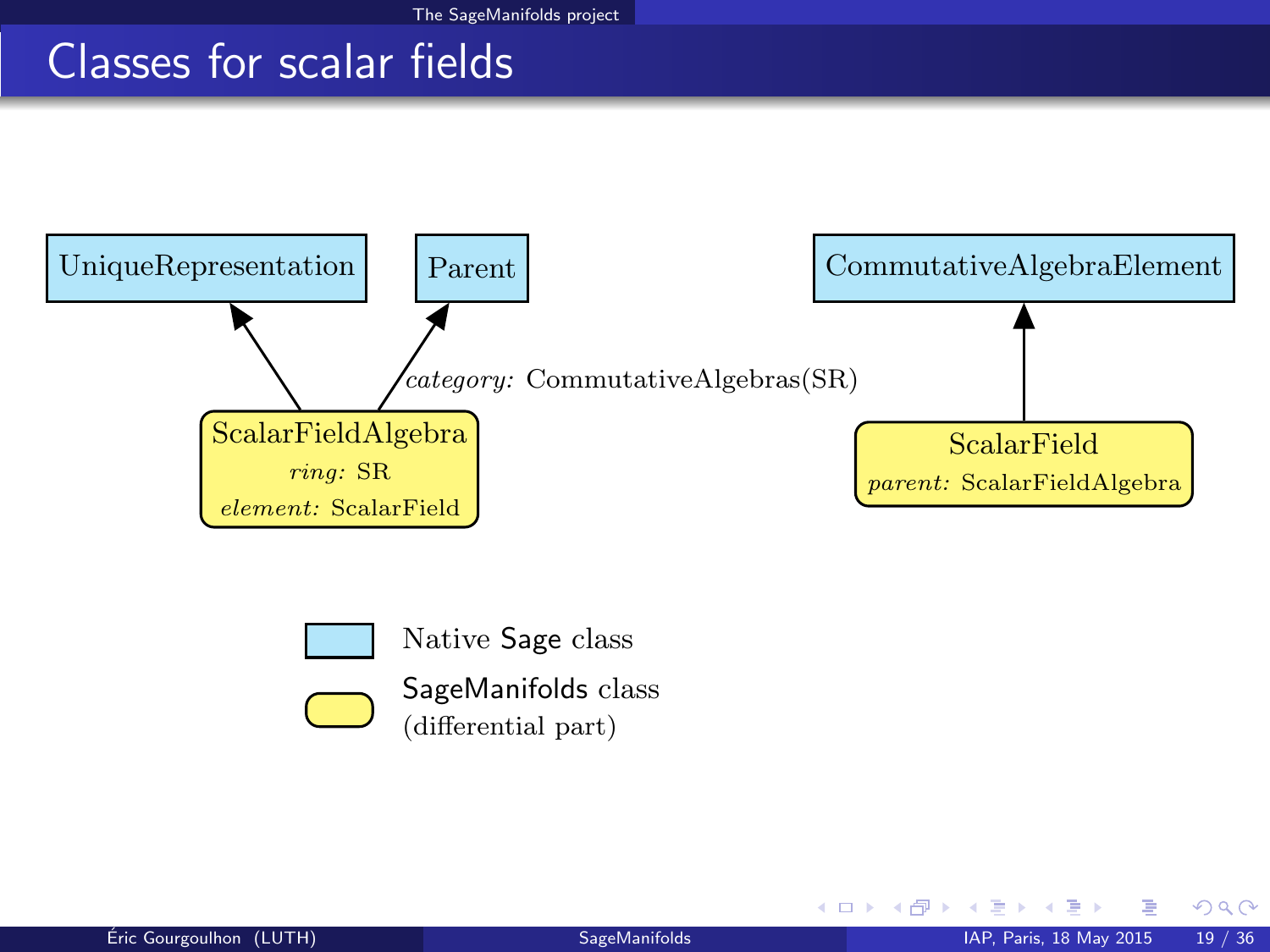## Vector field modules

Given an open subset  $U \subset M$ , the set  $\mathcal{X}(U)$  of smooth vector fields defined on U has naturally the structure of a **module over the scalar field algebra**  $C^\infty(U).$ 

<span id="page-30-0"></span> $\Omega$ 

**K ロ ト K 伊 ト K**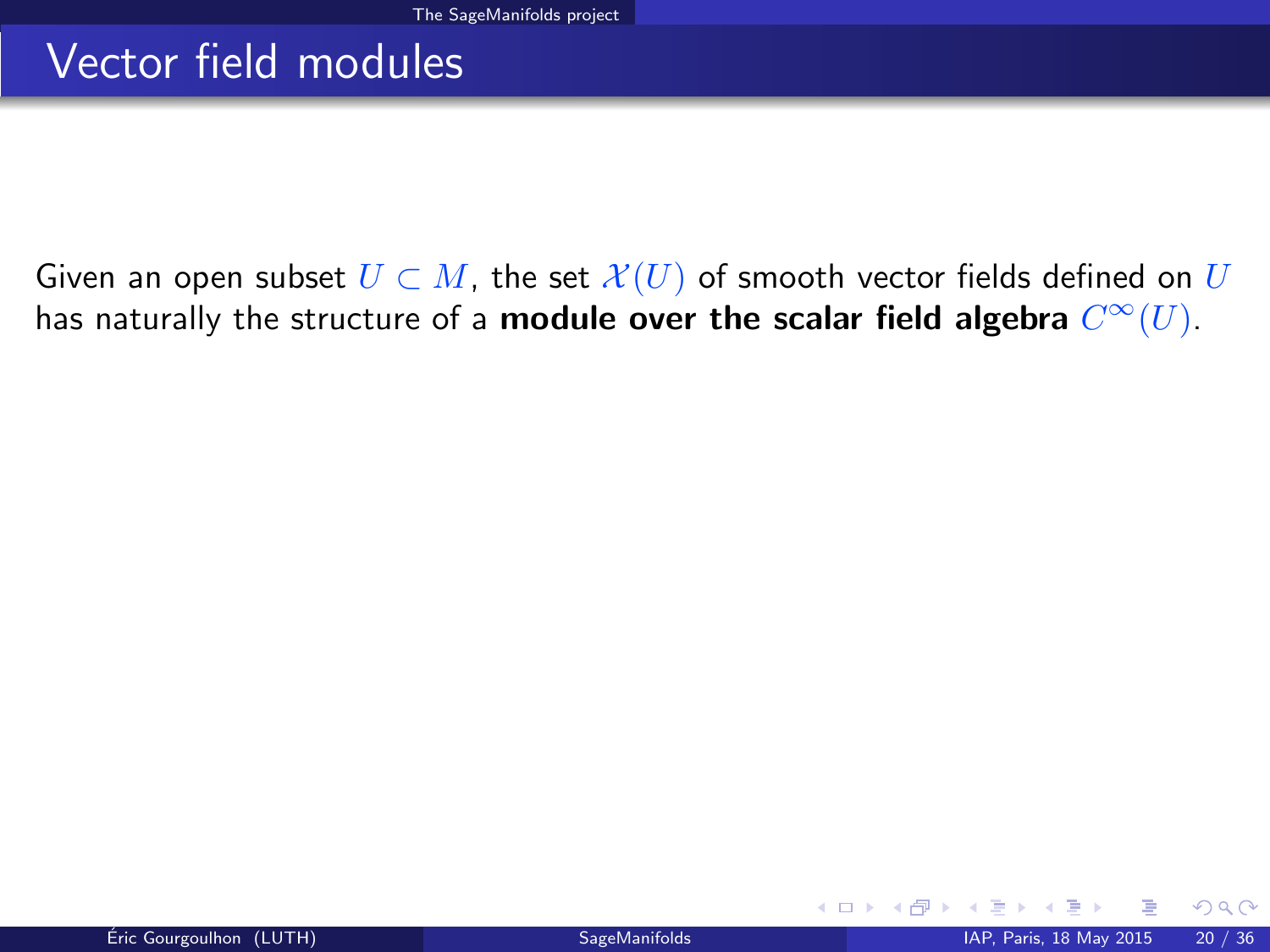# Vector field modules

Given an open subset  $U \subset M$ , the set  $\mathcal{X}(U)$  of smooth vector fields defined on U has naturally the structure of a **module over the scalar field algebra**  $C^\infty(U).$ 

#### Reminder from linear algebra

A module is  $\sim$  vector space, except that it is based on a ring (here  $C^{\infty}(U)$ ) instead of a **field** (usually  $\mathbb R$  or  $\mathbb C$  in physics)

An importance difference: a vector space always has a **basis**, while a module does not necessarily have any

 $\rightarrow$  A module with a basis is called a free module

<span id="page-31-0"></span> $\Omega$ 

**K ロ ト K 何 ト K ヨ ト**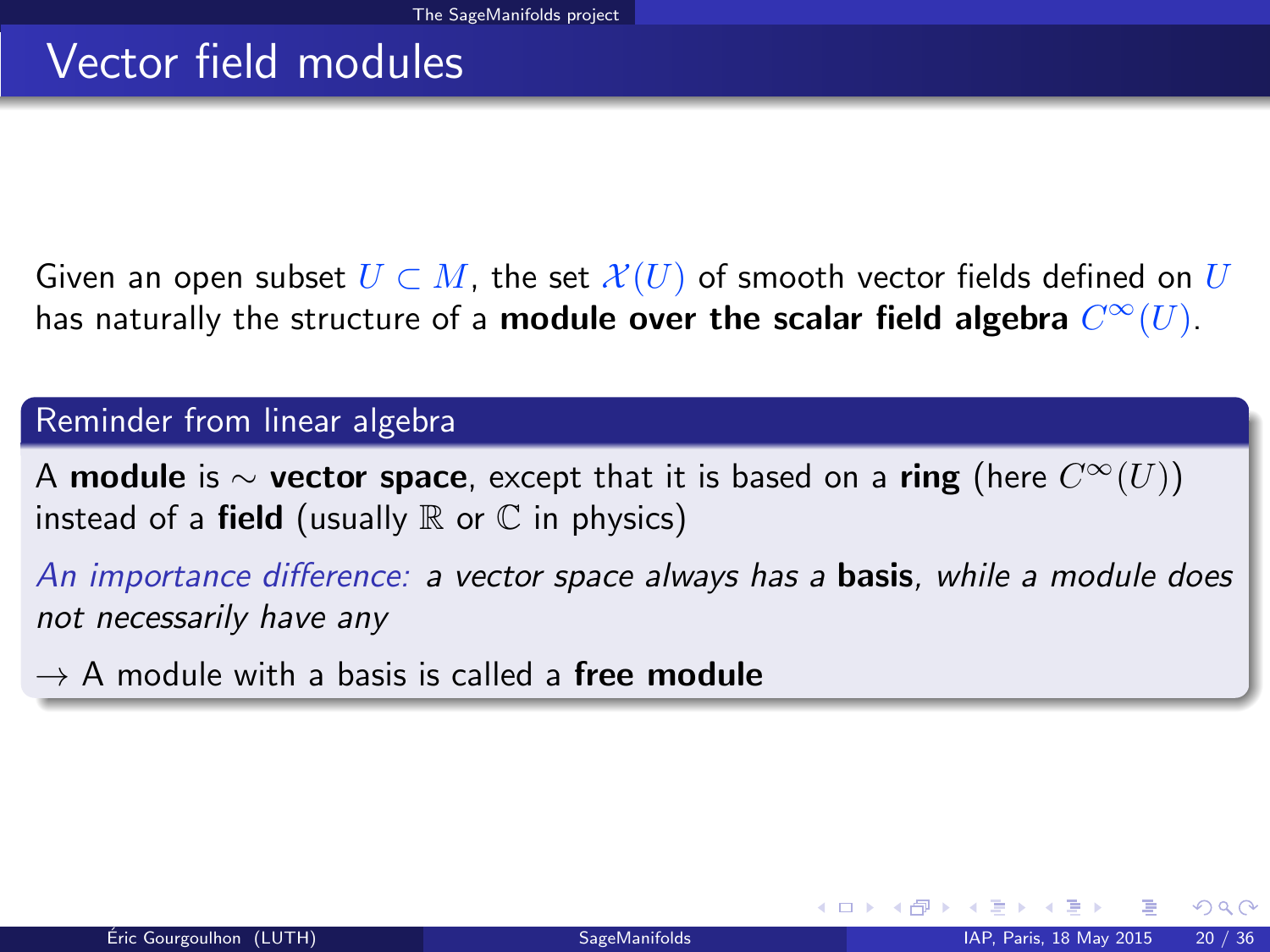## Vector field modules

 $\mathcal{X}(U)$  is a free module  $\iff U$  admits a global vector frame  $(e_a)_{1\leq a\leq n}$ .

 $\forall v \in \mathcal{X}(U)$ ,  $v = v^a e_a$ , with  $v^a \in C^{\infty}(U)$ 

At any point  $p \in U$ , the above translates into an identity in the *tangent vector* space  $T_pM$ :

 $\boldsymbol{v}(p) = v^a(p) \; \boldsymbol{e}_a(p), \quad \text{with } v^a(p) \in \mathbb{R}$ 

#### Example:

If U is the domain of a coordinate chart  $(x^a)_{1 \leq a \leq n}$ ,  $\mathcal{X}(U)$  is a free module of rank  $n$  over  $C^\infty(U)$ , a basis of it being the coordinate frame  $(\partial/\partial x^a)_{1\leq a\leq n}.$ 

<span id="page-32-0"></span> $QQ$ 

メロメ メ都 メメ 君 メメ ヨメ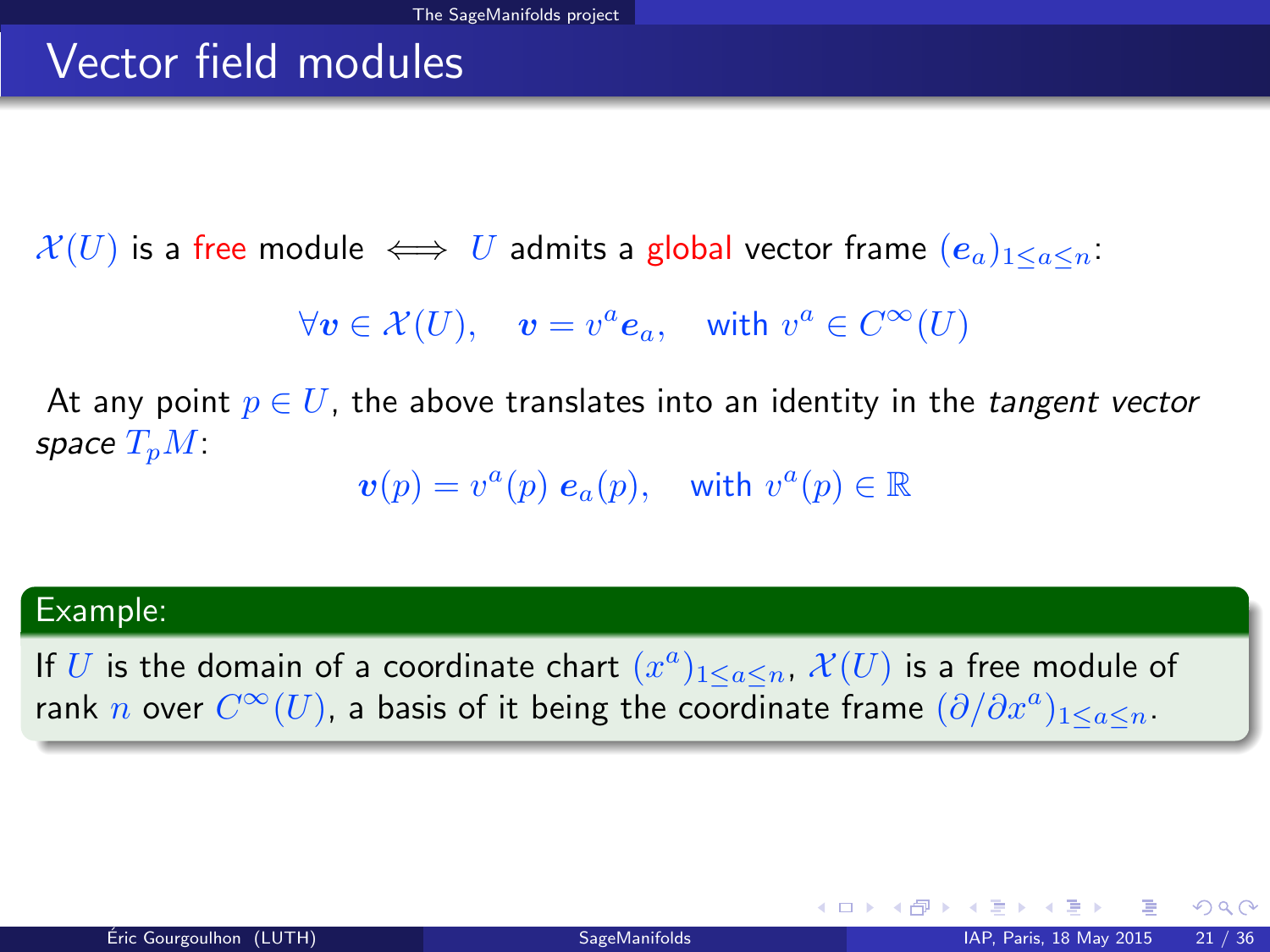# Parallelizable manifolds

| M is a <b>parallelizable manifold</b> $\iff$ M admits a global vector frame |                                          |
|-----------------------------------------------------------------------------|------------------------------------------|
|                                                                             | $\iff$ $\mathcal{X}(M)$ is a free module |
|                                                                             | $\iff$ M's tangent bundle is trivial:    |
|                                                                             | $TM \sim M \times \mathbb{R}^n$          |
|                                                                             |                                          |

ŧ

×

<span id="page-33-0"></span> $299$ 

K ロ ⊁ K 倒 ⊁ K 店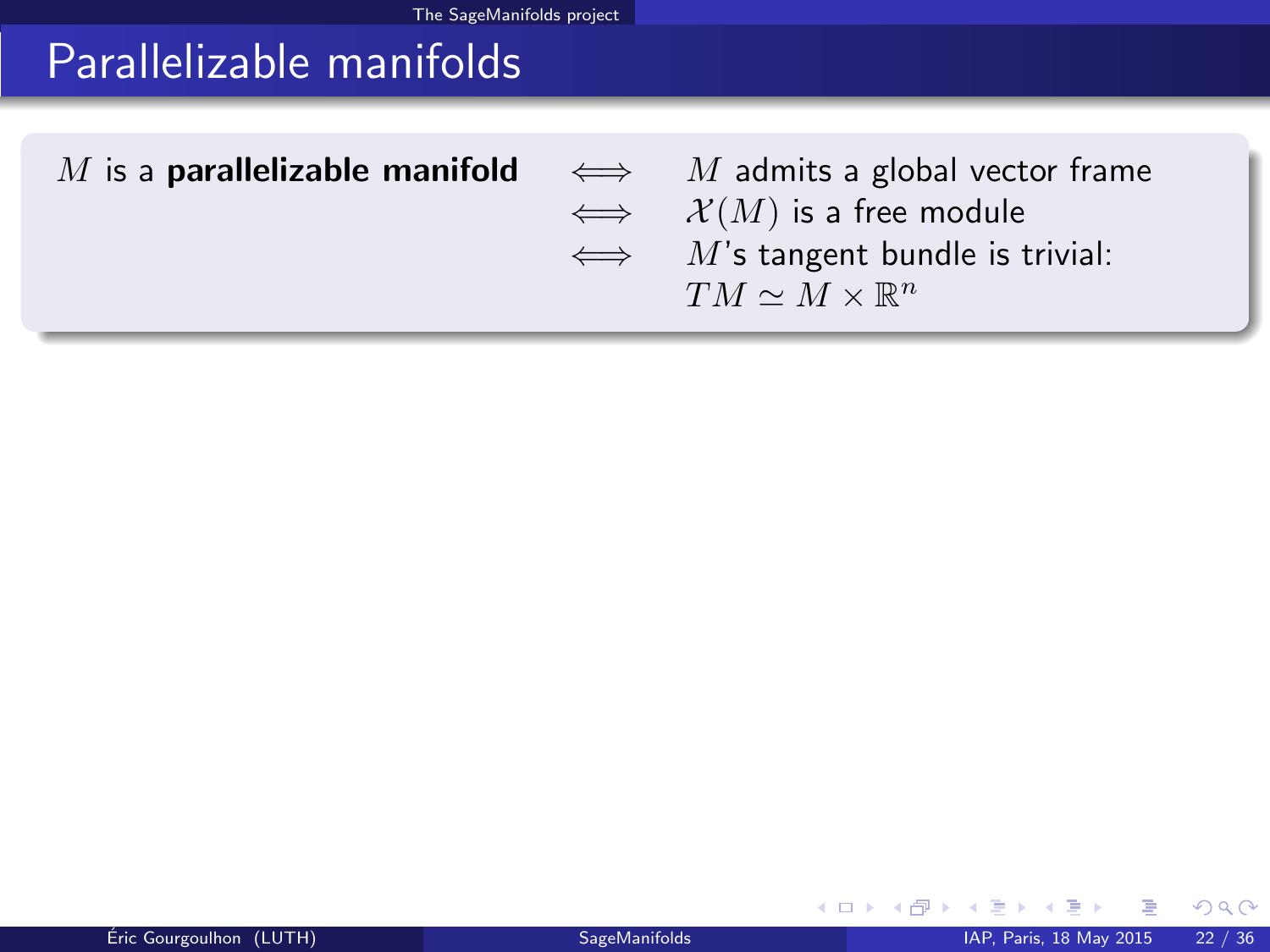# Parallelizable manifolds

M is a **parallelizable manifold**  $\iff$  M admits a global vector frame  $\iff$   $\mathcal{X}(M)$  is a free module  $\iff$  M's tangent bundle is trivial:  $TM \simeq M \times \mathbb{R}^n$ 

#### Examples of parallelizable manifolds

- $\mathbb{R}^n$  (global coordinate charts  $\Rightarrow$  global vector frames)
- the circle  $\mathbb{S}^1$  (NB: no global coordinate chart)
- the torus  $\mathbb{T}^2 = \mathbb{S}^1 \times \mathbb{S}^1$
- the 3-sphere  $\mathbb{S}^3 \simeq \mathrm{SU}(2)$ , as any Lie group
- the 7-sphere  $\mathbb{S}^7$
- any orientable 3-manifold (Steenrod theorem)

<span id="page-34-0"></span> $\Omega$ 

**K ロ ト K 何 ト K 日**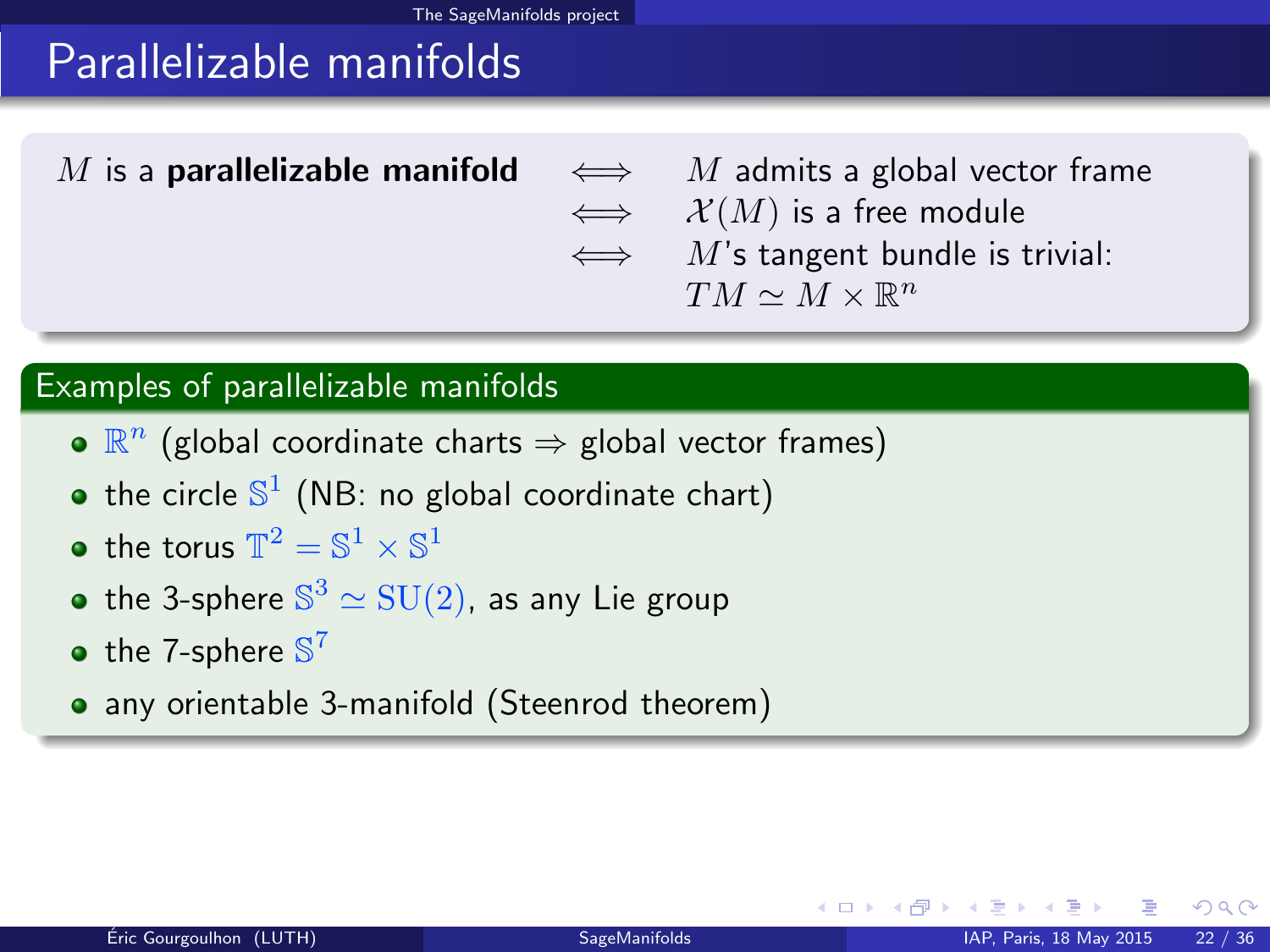# Parallelizable manifolds

M is a **parallelizable manifold**  $\iff$  M admits a global vector frame  $\iff$   $\mathcal{X}(M)$  is a free module  $\iff$  M's tangent bundle is trivial:  $TM \simeq M \times \mathbb{R}^n$ 

### Examples of parallelizable manifolds

- $\mathbb{R}^n$  (global coordinate charts  $\Rightarrow$  global vector frames)
- the circle  $\mathbb{S}^1$  (NB: no global coordinate chart)
- the torus  $\mathbb{T}^2 = \mathbb{S}^1 \times \mathbb{S}^1$
- the 3-sphere  $\mathbb{S}^3 \simeq \mathrm{SU}(2)$ , as any Lie group
- the 7-sphere  $\mathbb{S}^7$
- any orientable 3-manifold (Steenrod theorem)

### Examples of non-parallelizable manifolds

- the sphere  $\mathbb{S}^2$  (hairy ball theorem!) and any n-sphere  $\mathbb{S}^n$  with  $n \not\in \{1,3,7\}$
- <span id="page-35-0"></span>• the real projective plane  $\mathbb{RP}^2$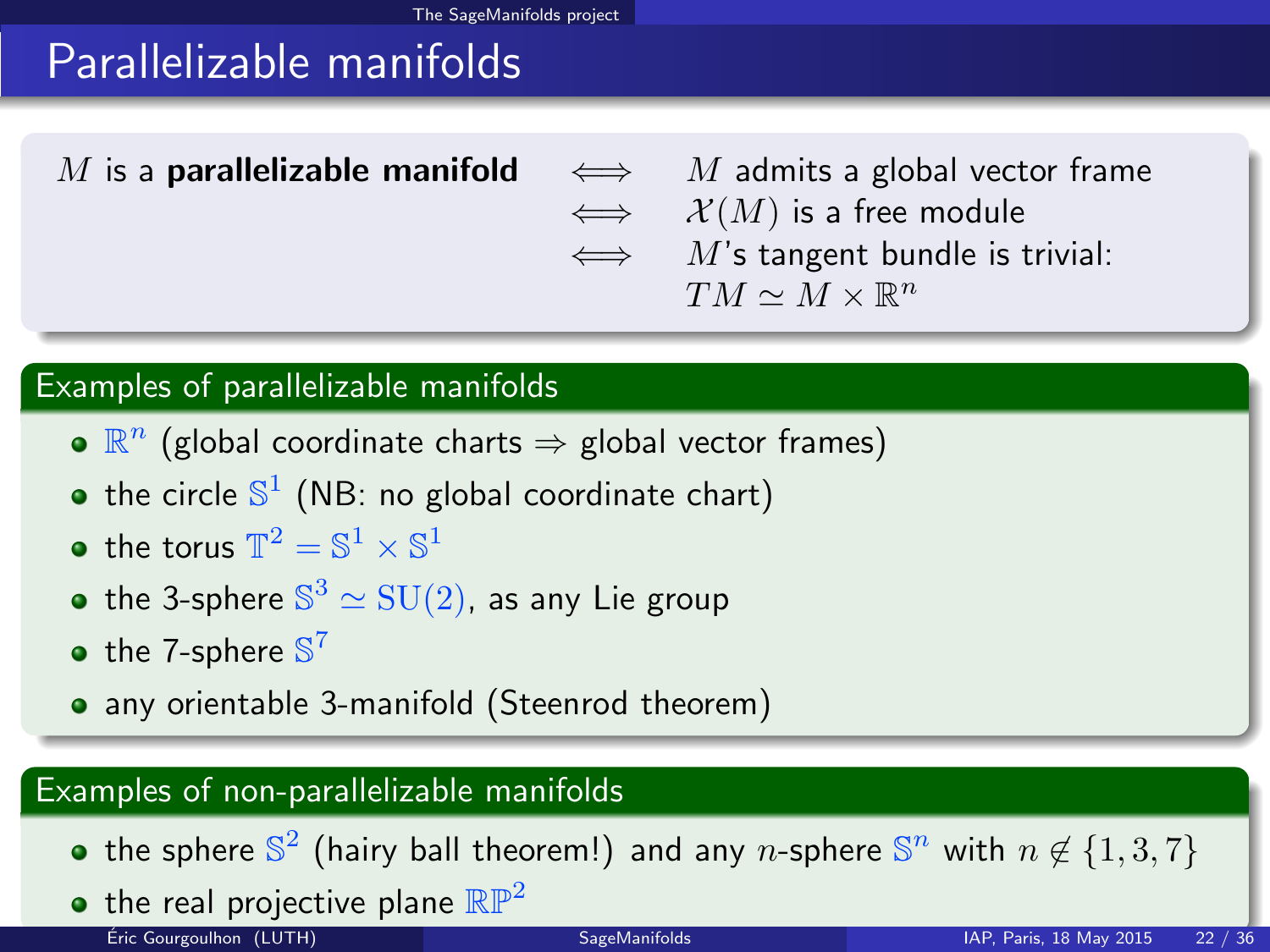### Implementing vector fields

Ultimately, in SageManifolds, vector fields are to be described by their components w.r.t. various vector frames.

If the manifold  $M$  is not parallelizable, we assume that it can be covered by a finite number N of parallelizable open subsets  $U_i$   $(1 \le i \le N)$  (OK for M compact). We then consider restrictions of vector fields to these domains:

<span id="page-36-0"></span> $\Omega$ 

**K ロ ▶ K 何 ▶ K**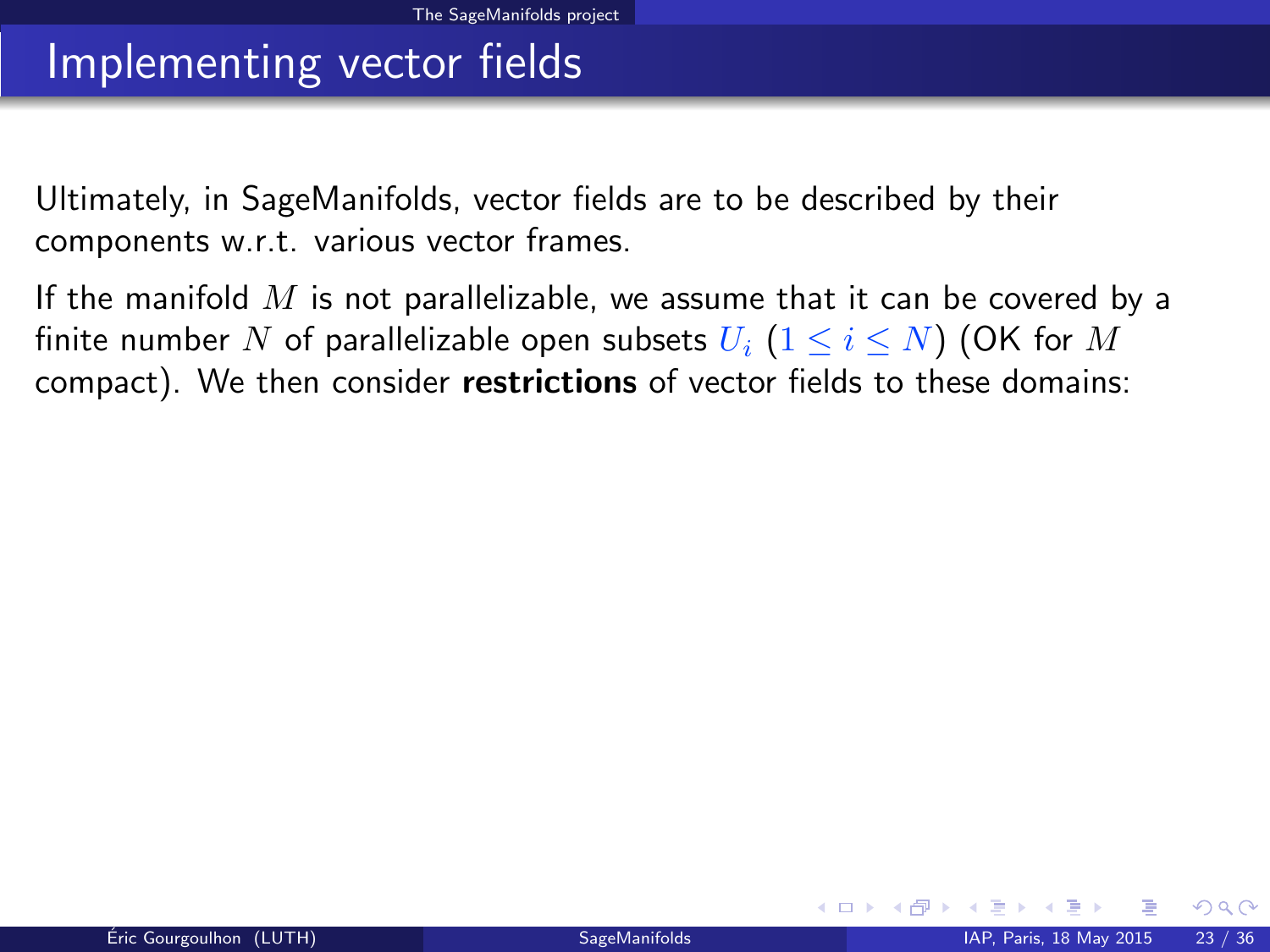### Implementing vector fields

Ultimately, in SageManifolds, vector fields are to be described by their components w.r.t. various vector frames.

If the manifold  $M$  is not parallelizable, we assume that it can be covered by a finite number N of parallelizable open subsets  $U_i$   $(1 \le i \le N)$  (OK for M compact). We then consider restrictions of vector fields to these domains:

For each i,  $\mathcal{X}(U_i)$  is a free module of rank  $n = \dim M$  and is implemented in SageManifolds as an instance of VectorFieldFreeModule, which is a subclass of FiniteRankFreeModule.

Each vector field  $\boldsymbol{v} \in \mathcal{X}(U_i)$  has different set of components  $(v^a)_{1 \leq a \leq n}$  in different vector frames  $(e_a)_{1\leq a\leq n}$  introduced on  $U_i$ . They are stored as a  $Python$ dictionary whose keys are the vector frames:

 $\boldsymbol{v}$ . components =  $\{(\boldsymbol{e}): (v^a),\; (\hat{\boldsymbol{e}}): (\hat{v}^a), \ldots\}$ 

メロト メタト メミトメ

<span id="page-37-0"></span> $QQ$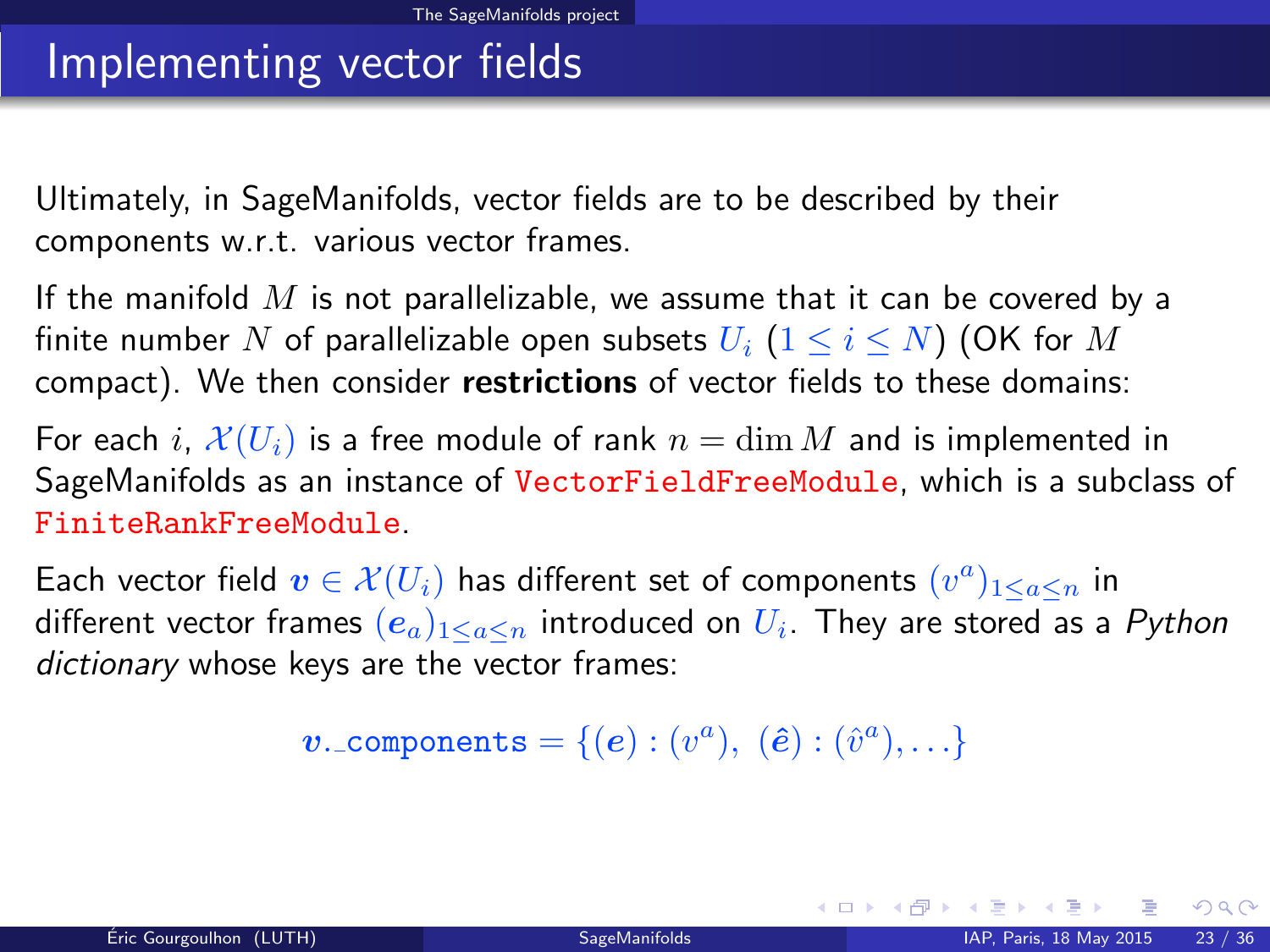## <span id="page-38-0"></span>Module classes in SageManifolds

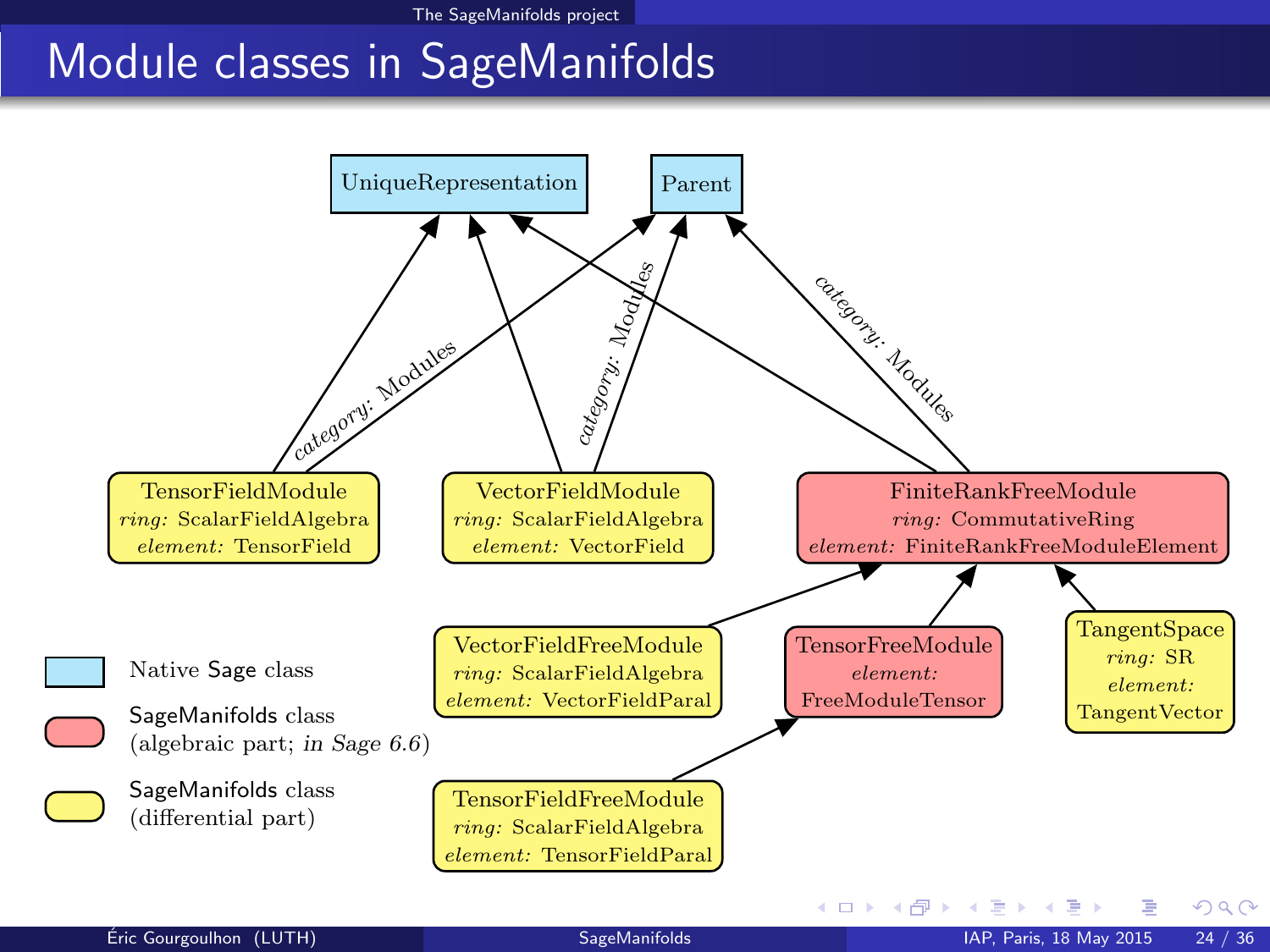### Tensor field classes



<span id="page-39-0"></span> $299$ 

メロト メ御 トメ ヨ トメ ヨト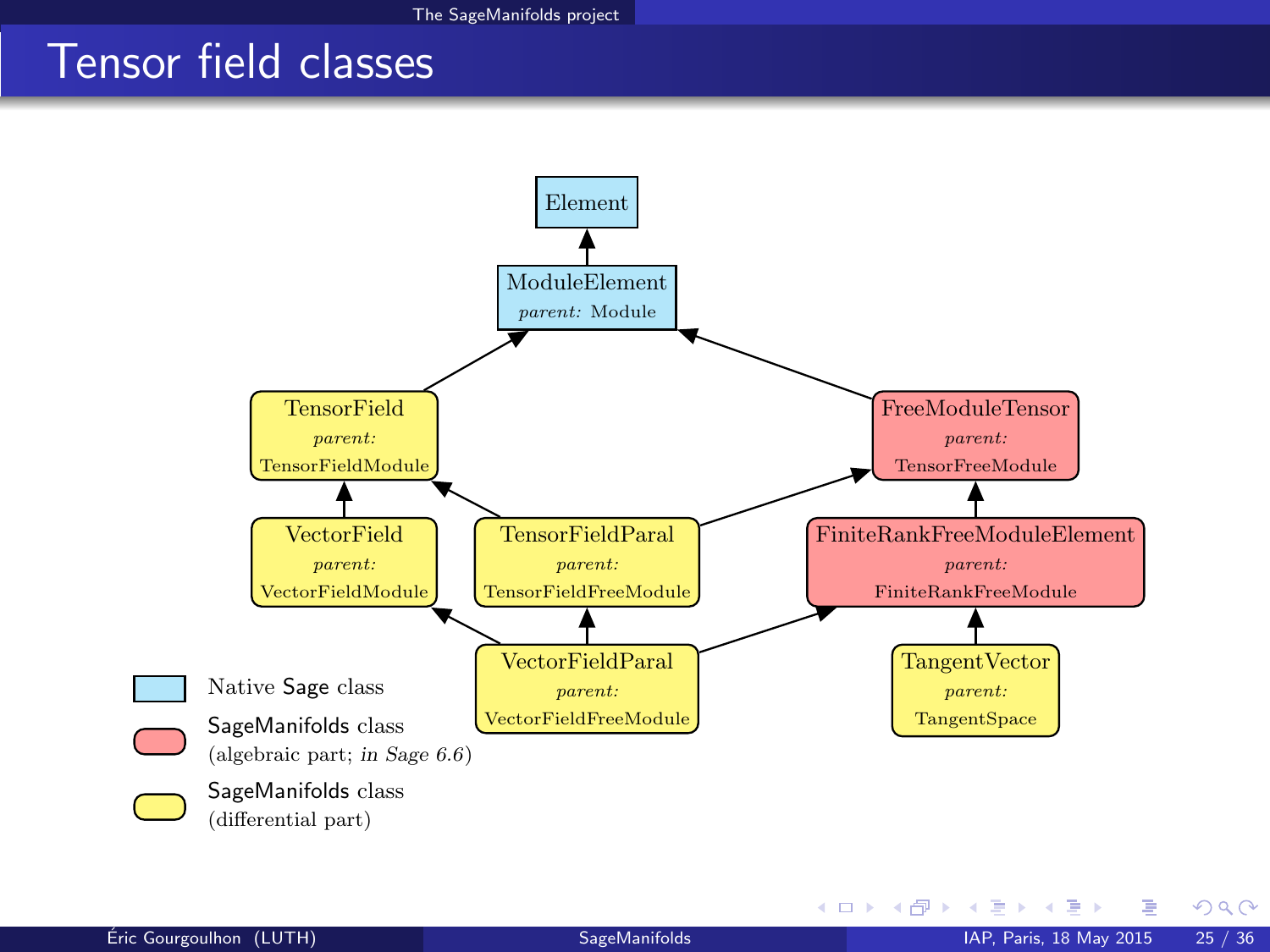## Tensor field storage



<span id="page-40-0"></span> $299$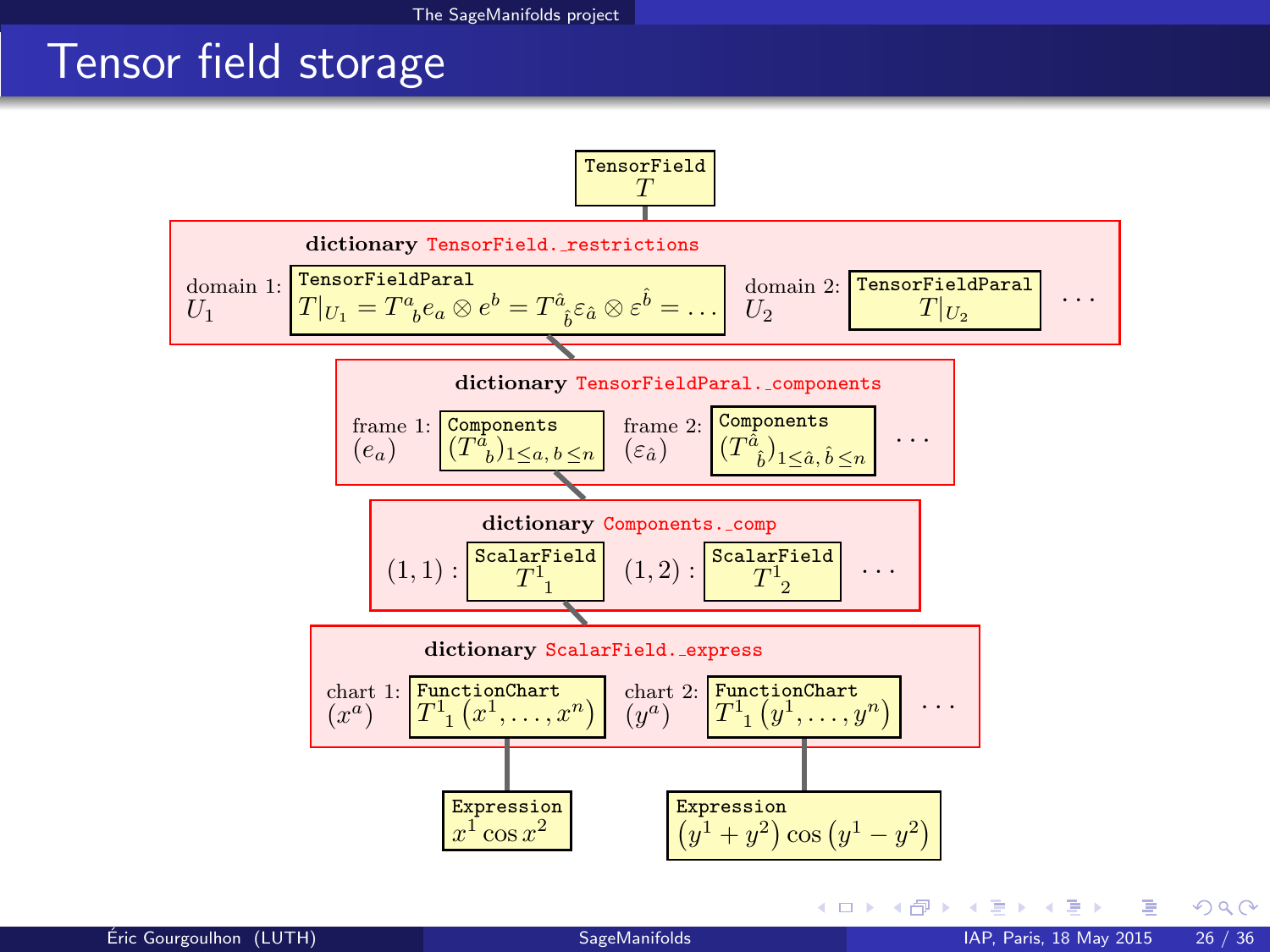# **Outline**

- [Computer differential geometry and tensor calculus](#page-2-0)
- [The SageManifolds project](#page-18-0)
- **3** Concrete examples:  $\mathbb{S}^2$  [and Kerr spacetime](#page-41-0)
- **[Conclusion and perspectives](#page-46-0)**

<span id="page-41-0"></span> $\Omega$ 

**4 ロ ト 4 何 ト 4**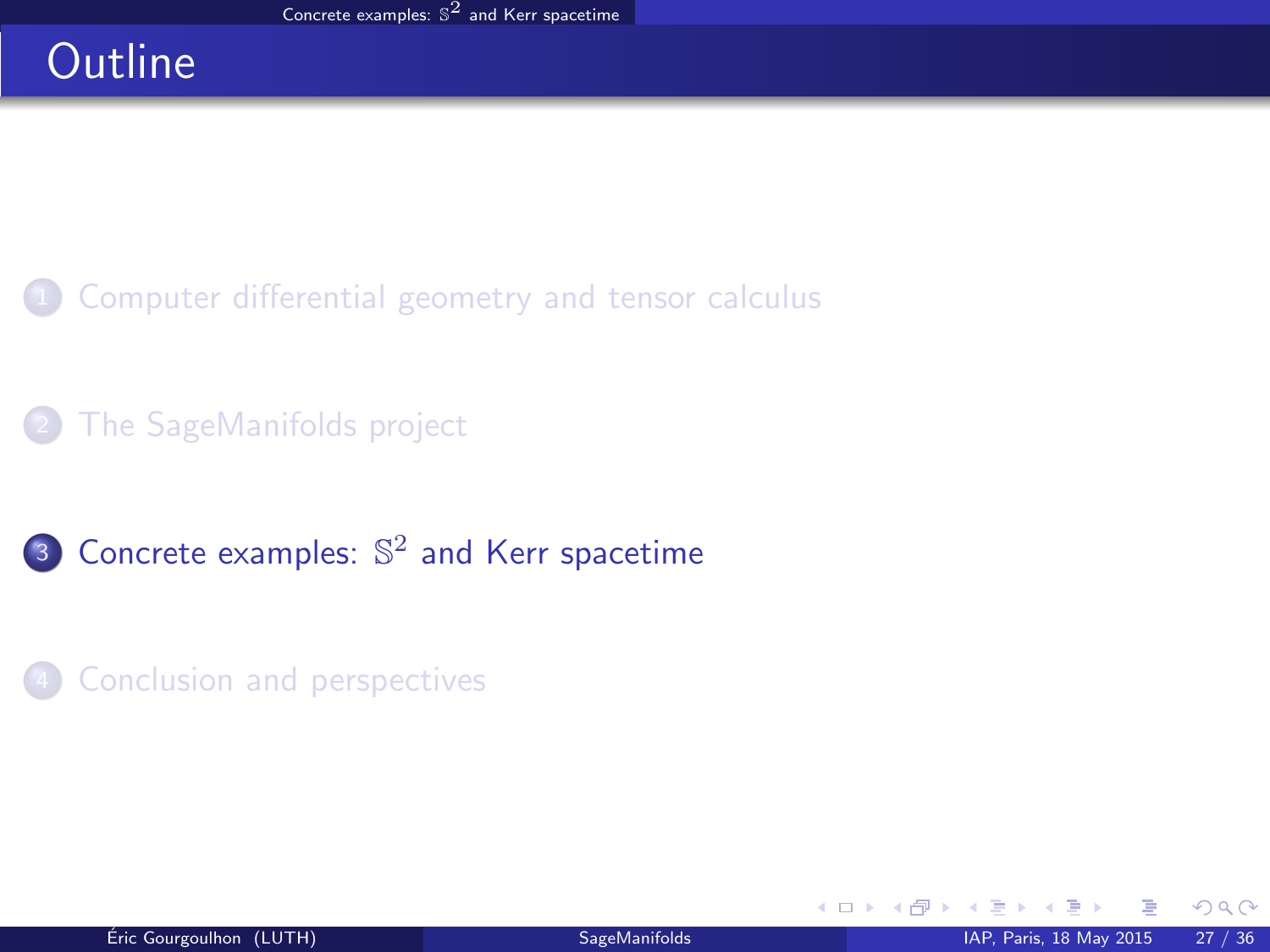### The 2-sphere example



<span id="page-42-0"></span>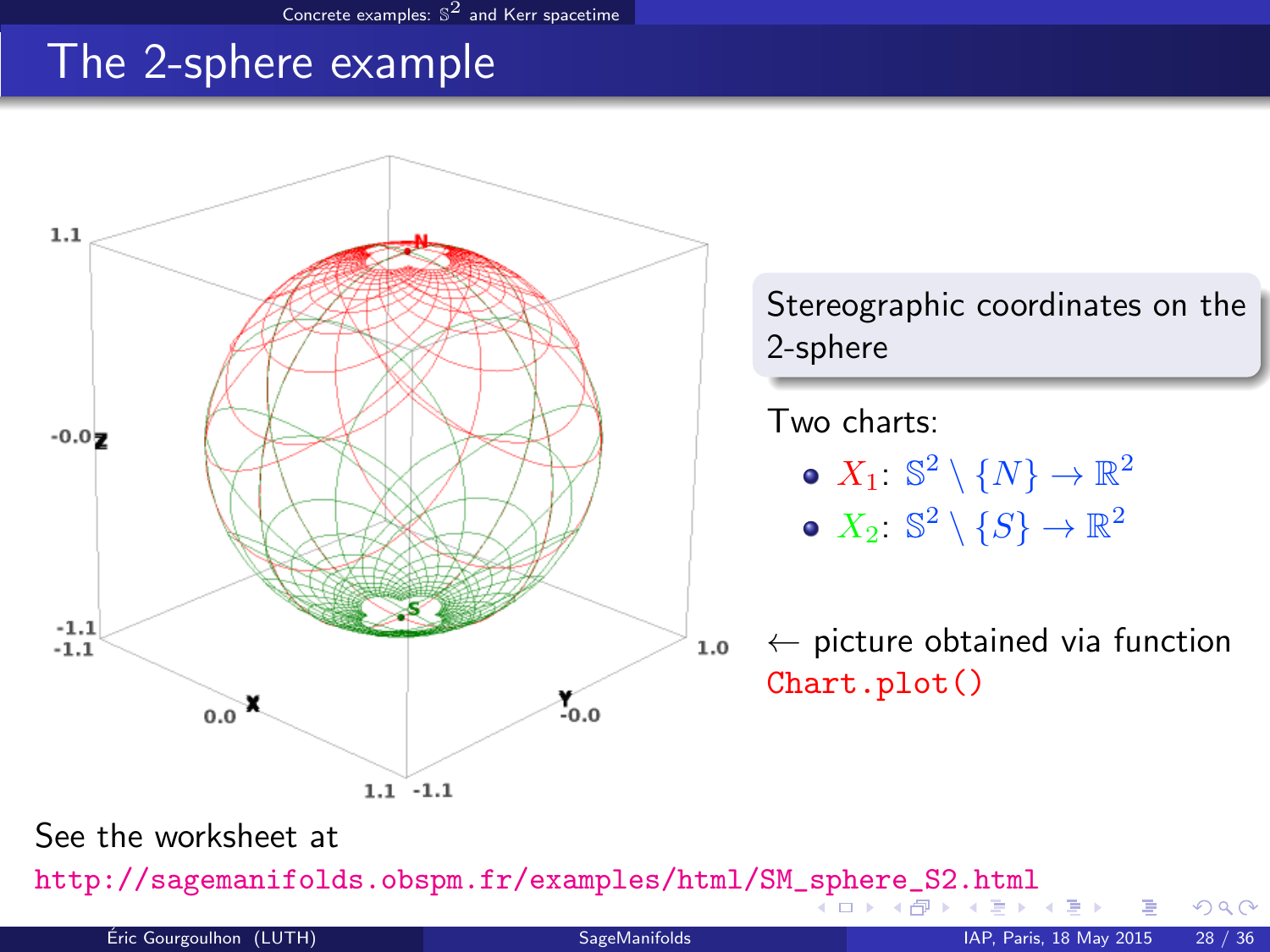### The 2-sphere example



Vector frame associated with the stereographic coordinates  $(x, y)$  from the North pole

$$
\bullet \frac{\partial}{\partial x}
$$
\n
$$
\bullet \frac{\partial}{\partial y}
$$

 $\leftarrow$  picture obtained via function VectorField.plot()

<span id="page-43-0"></span> $\Omega$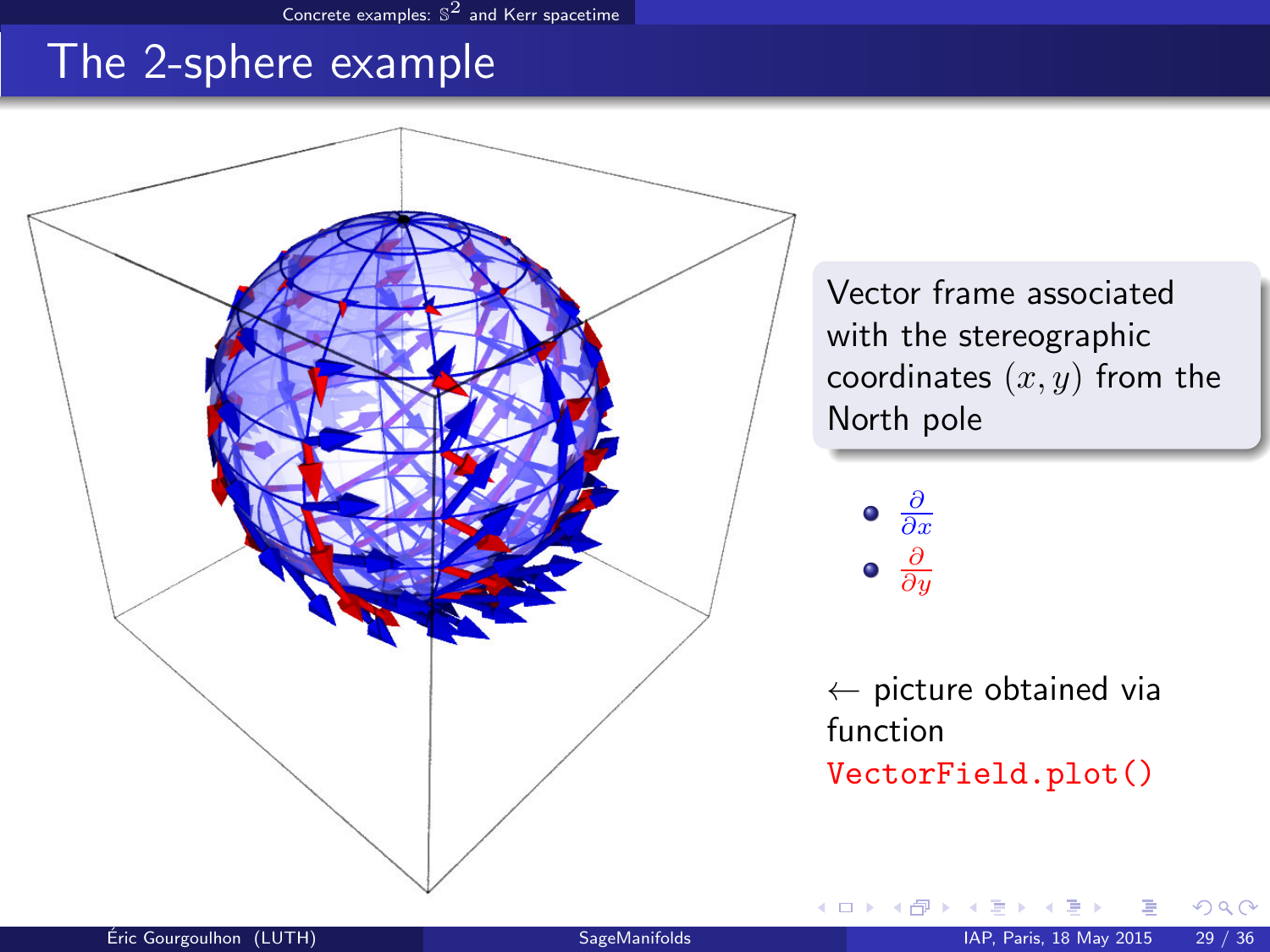### The 2-sphere example



<span id="page-44-0"></span>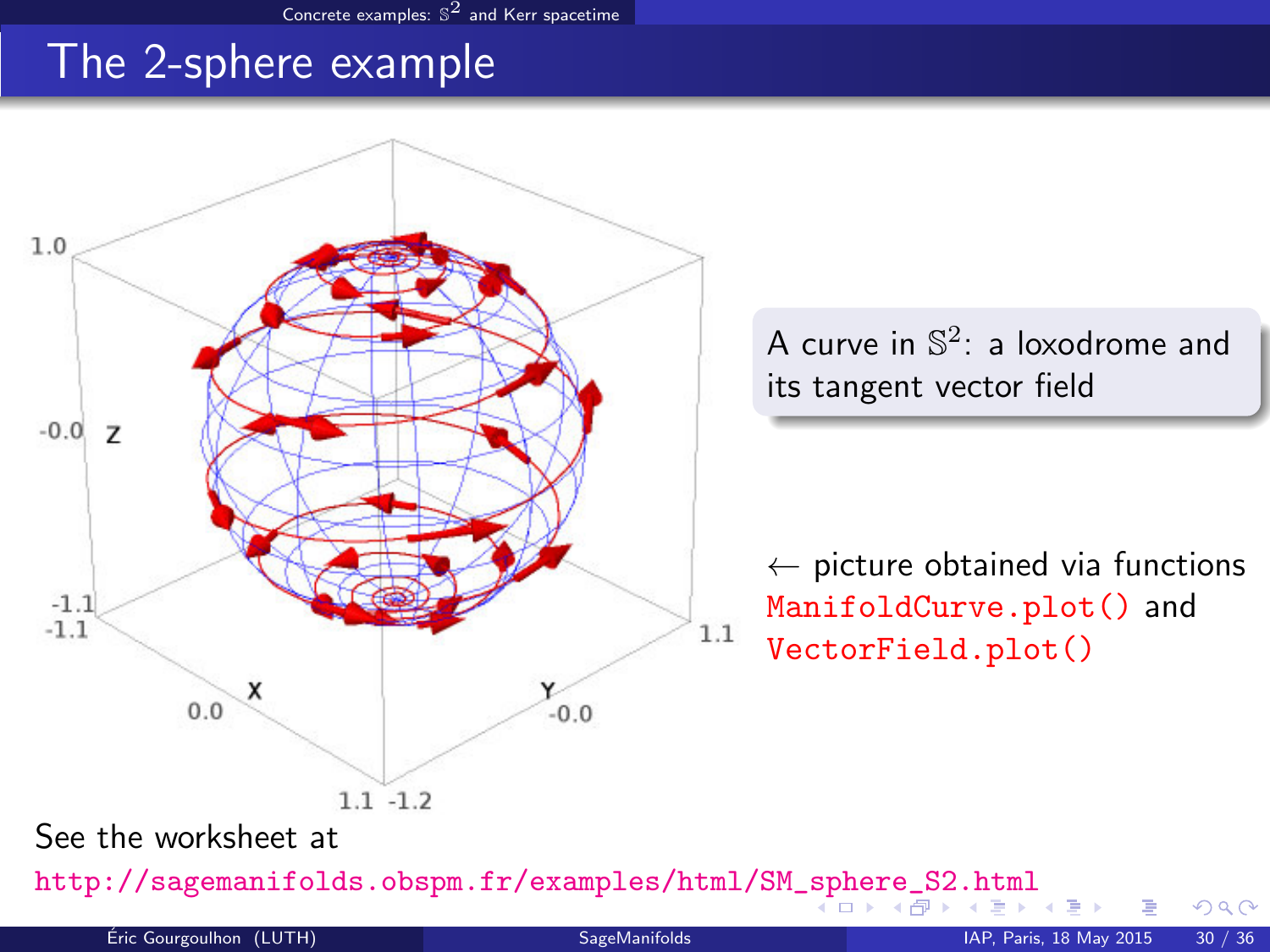### The Kerr spacetime example

See the full worksheet at [http://sagemanifolds.obspm.fr/examples/html/SM\\_Kerr.html](http://sagemanifolds.obspm.fr/examples/html/SM_Kerr.html)

See also [http://sagemanifolds.obspm.fr/examples/html/SM\\_Kerr\\_Newman.html](http://sagemanifolds.obspm.fr/examples/html/SM_Kerr_Newman.html)

<span id="page-45-0"></span> $\Omega$ 

**K ロ ト K 何 ト**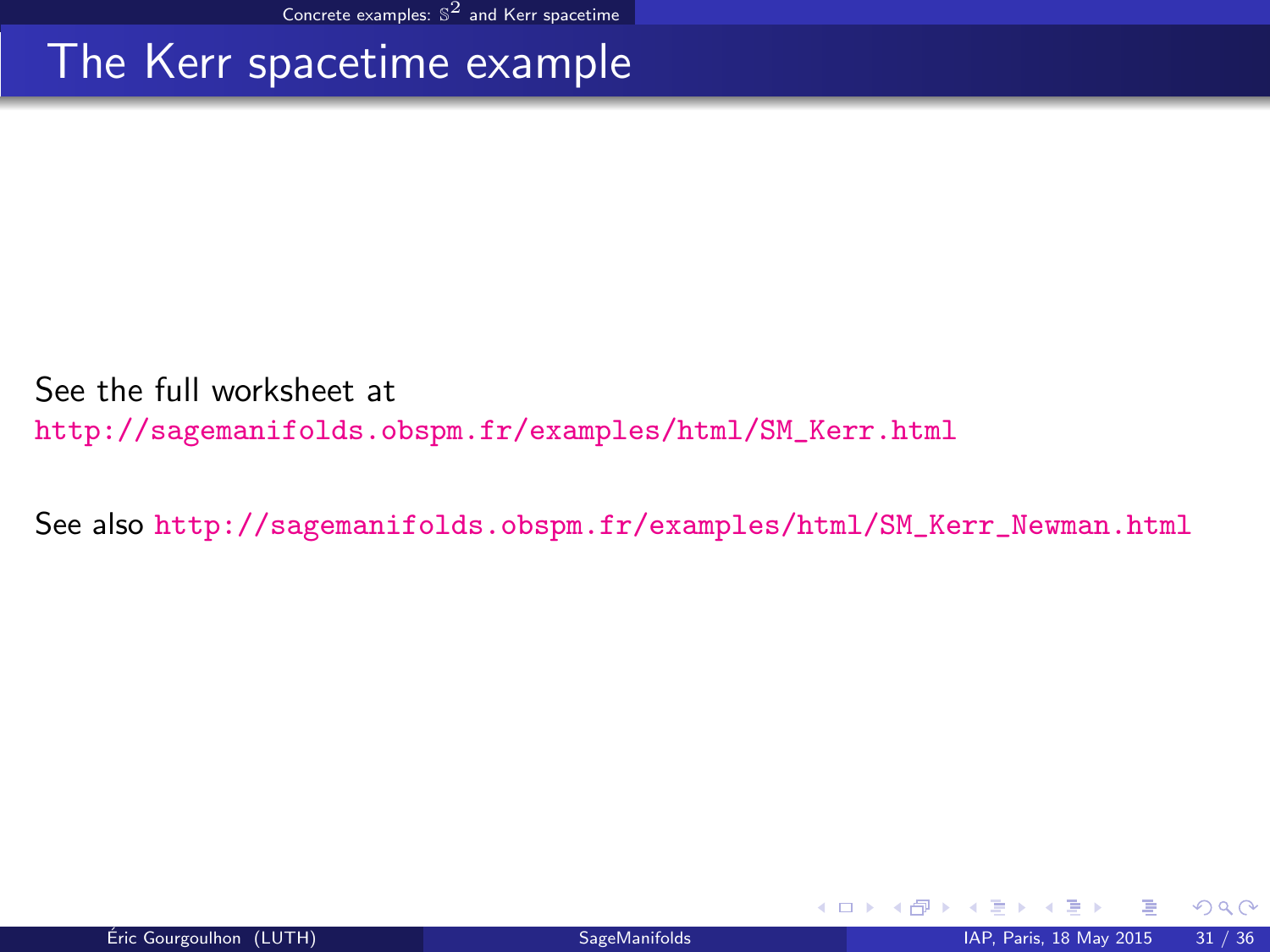# **Outline**

- [Computer differential geometry and tensor calculus](#page-2-0)
- [The SageManifolds project](#page-18-0)
- **3** Concrete examples:  $\mathbb{S}^2$  [and Kerr spacetime](#page-41-0)
- 4 [Conclusion and perspectives](#page-46-0)

**K ロ ト K 伊 ト K** 

<span id="page-46-0"></span> $299$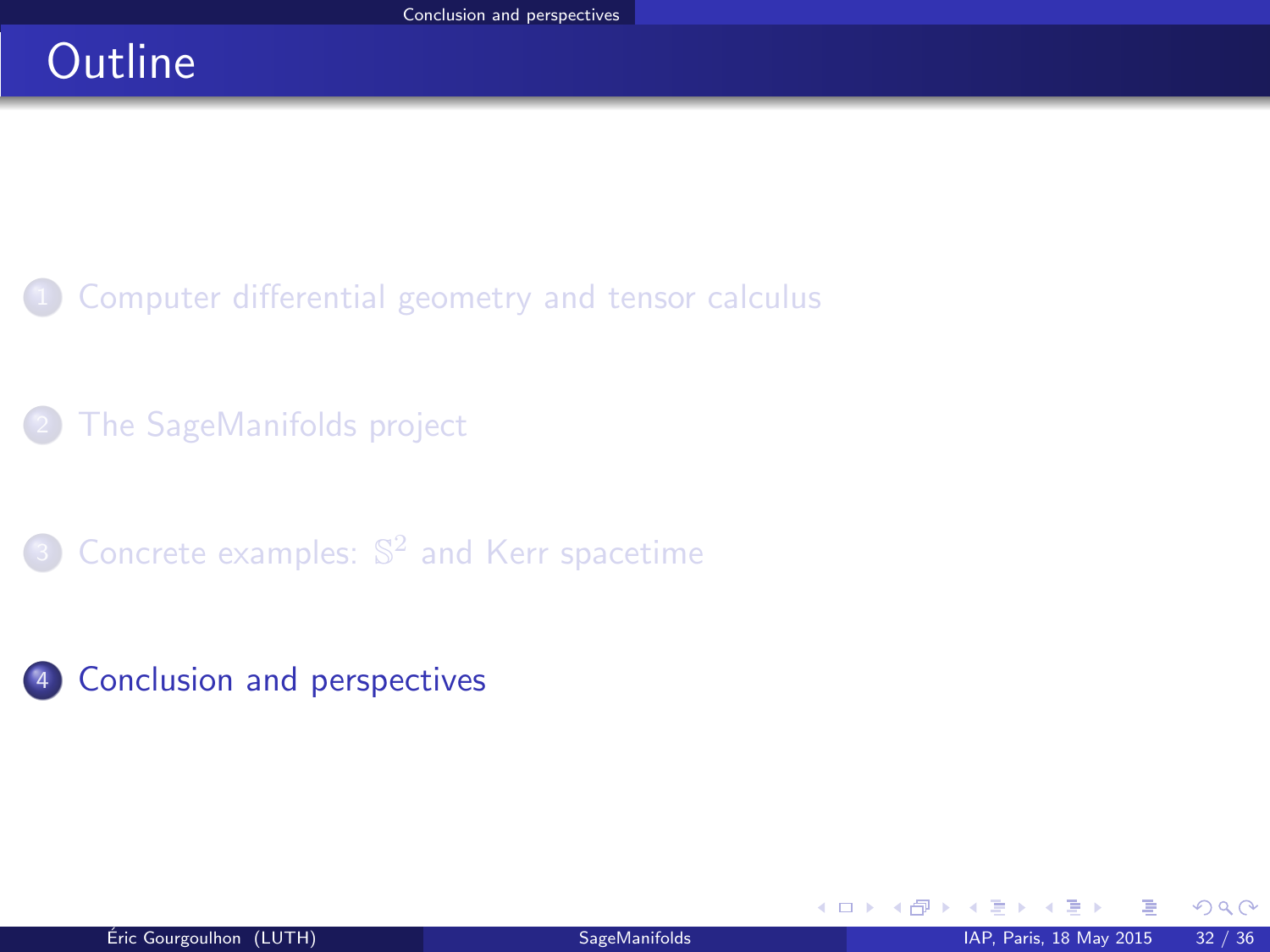## Conclusion and perspectives

• SageManifolds is a work in progress

 $\sim$  51,000 lines of Python code up to now (including comments and doctests)

A preliminary version (v0.8) is freely available (GPL) at <http://sagemanifolds.obspm.fr/> and the development version is available from the Git repository <https://github.com/sagemanifolds/sage>

<span id="page-47-0"></span> $\Omega$ 

**K ロ ▶ K 何 ▶ K 手**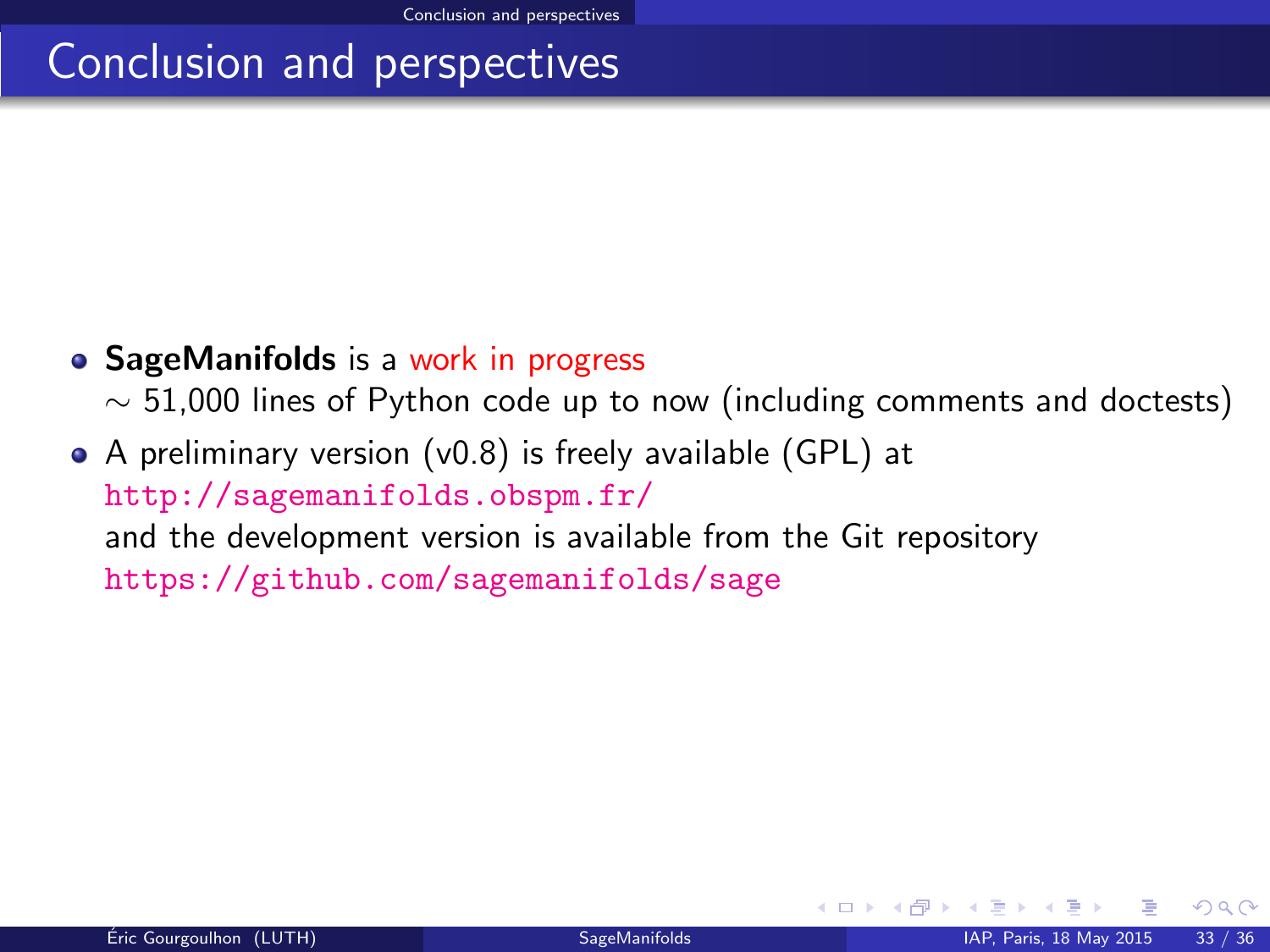### Current status

### Already present (v0.8):

- maps between manifolds, pullback operator
- submanifolds, pushforward operator
- **e** curves in manifolds
- standard tensor calculus (tensor product, contraction, symmetrization, etc.), even on non-parallelizable manifolds
- all monoterm tensor symmetries
- exterior calculus (wedge product, exterior derivative, Hodge duality)
- Lie derivatives of tensor fields
- affine connections, curvature, torsion
- pseudo-Riemannian metrics, Weyl tensor
- some plotting capabilities (charts, points, curves, vector fields)
- parallelization (on tensor components) of CPU demanding computations, via the Python library multiprocessing

<span id="page-48-0"></span> $209$ 

メロト メタト メミトメ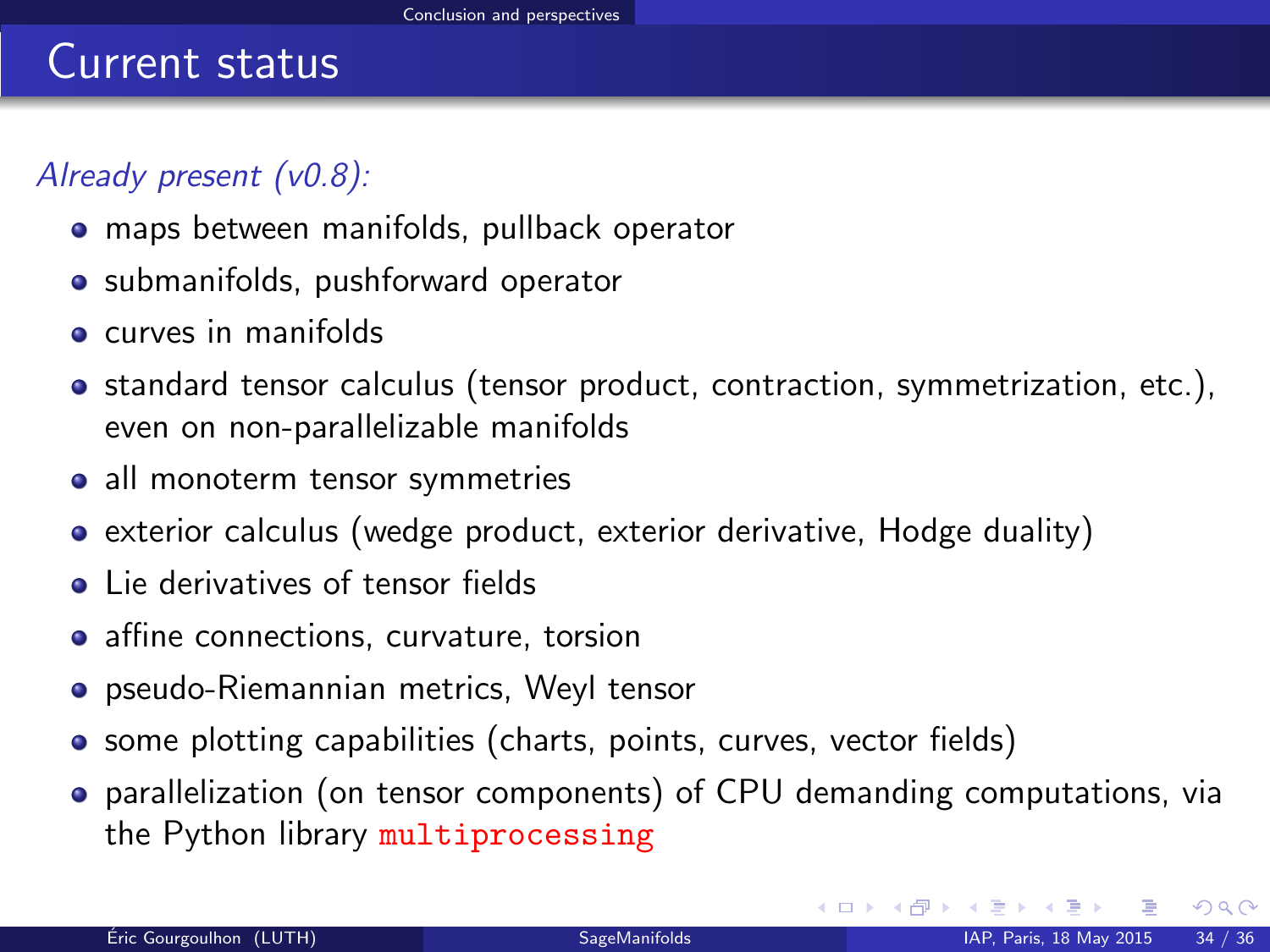### Current status

### Not implemented yet (but should be soon):

- extrinsic geometry of pseudo-Riemannian submanifolds
- computation of geodesics (numerical integration via Sage/GSL or Gyoto)
- integrals on submanifolds

<span id="page-49-0"></span> $\Omega$ 

**K ロ ▶ K 何 ▶ K**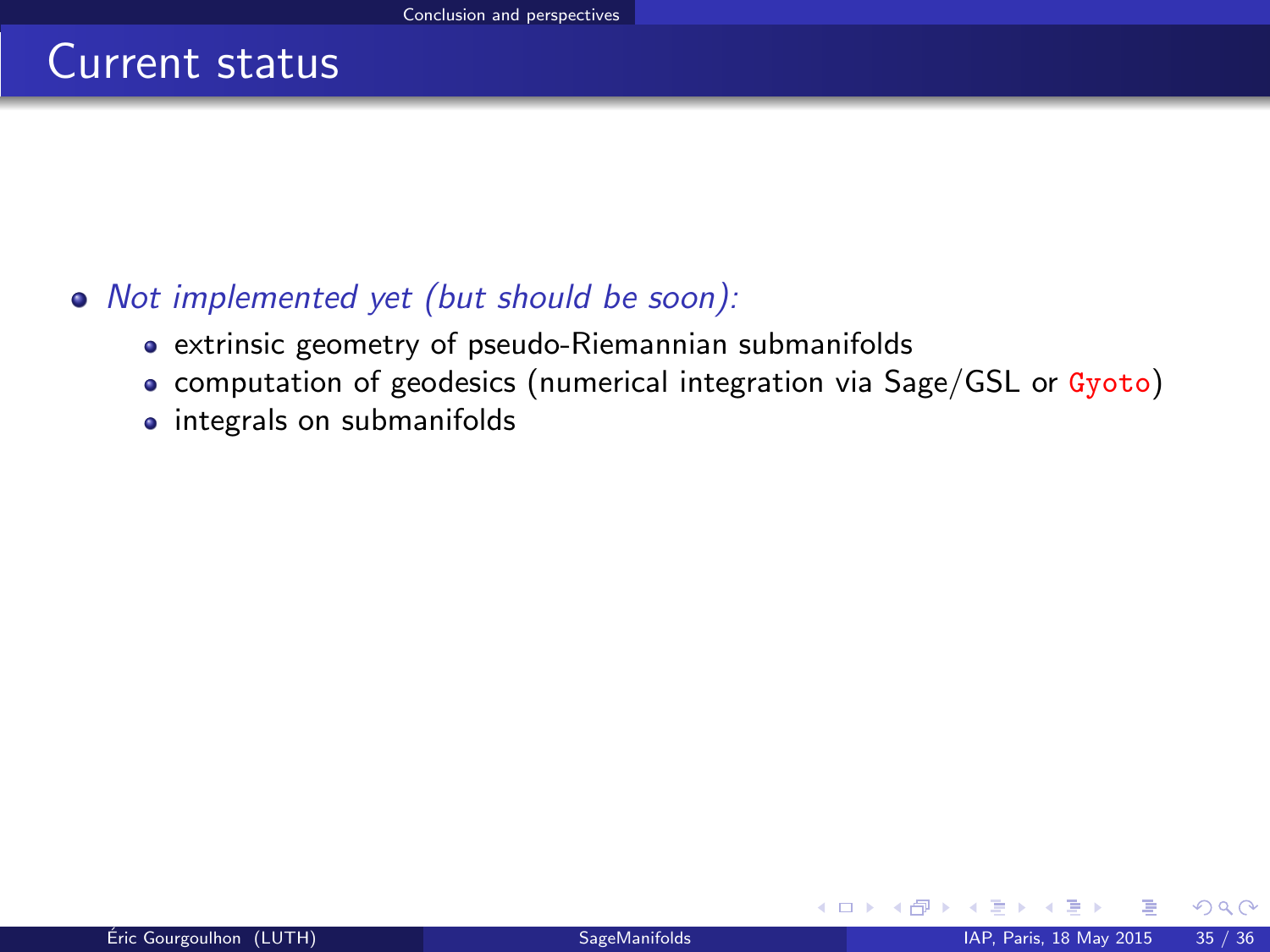### Current status

### • Not implemented yet (but should be soon):

- extrinsic geometry of pseudo-Riemannian submanifolds
- computation of geodesics (numerical integration via Sage/GSL or Gyoto)
- integrals on submanifolds

#### • Future prospects:

- add more graphical outputs
- add more functionalities: symplectic forms, fibre bundles, spinors, variational calculus, etc.
- connection with numerical relativity: using Sage to explore numerically-generated spacetimes

<span id="page-50-0"></span> $\Omega$ 

**K ロ ▶ K 何 ▶ K 手**